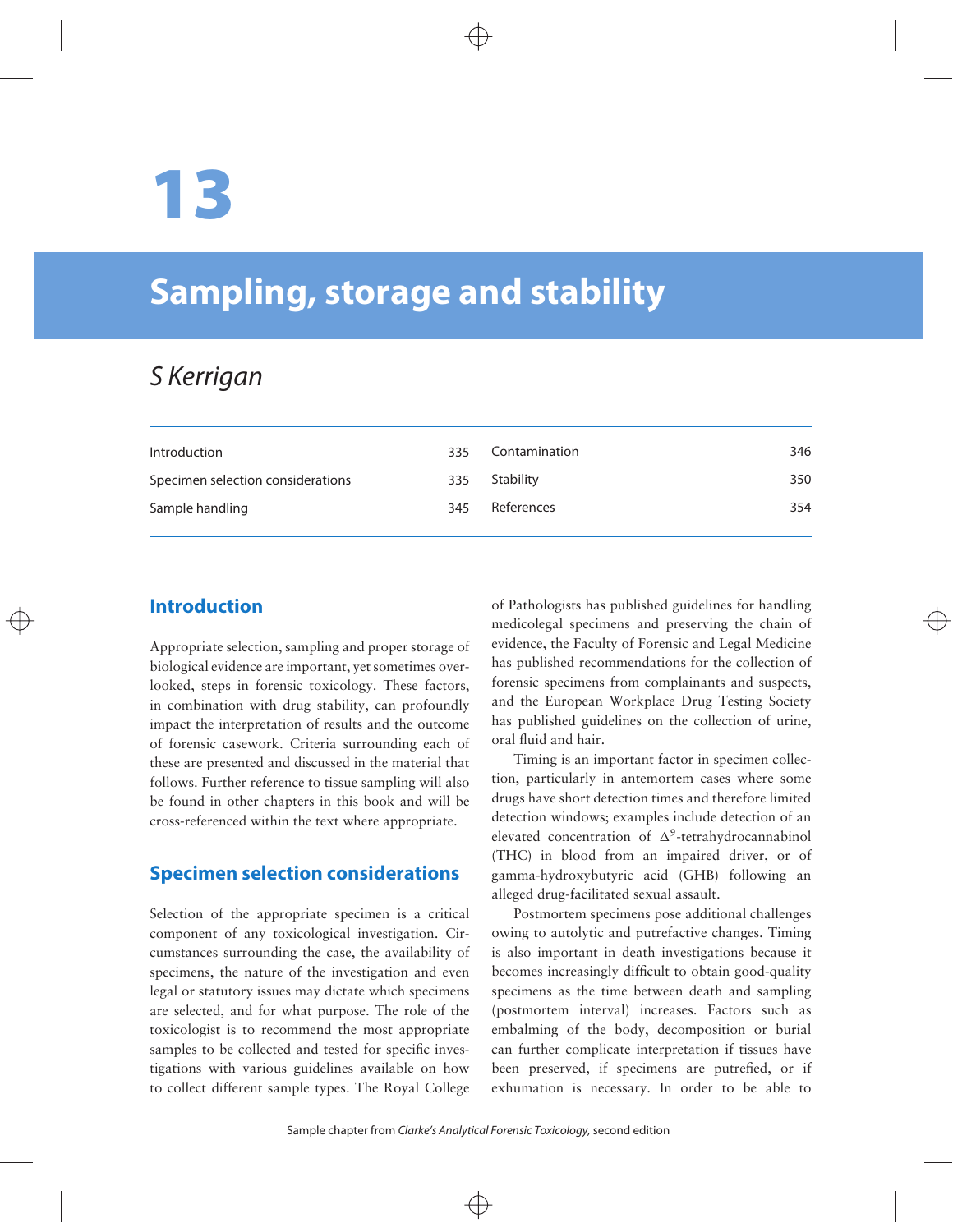

select the appropriate specimen(s) the toxicologist should have access to the case history, autopsy records/pathologist's report and all other relevant documents.

Some of the important specimen selection considerations are listed in Table 13.1.

# **Specimen containers**

It is important that the specimen container is appropriate for the intended use and does not compromise the analytical findings. Container size should be appropriate for the volume or weight of the specimen so that headspace is minimised. Typical specimen collection quantities are given in Table 13.2. Excessive headspace in the container can increase the chance of oxidative loss, volatilisation of analyte (e.g. ethanol and other low-boiling-point compounds) or salting out, which may occur if preservatives are present. Some analytes have a tendency to adhere to plastic or glass surfaces depending on their physicochemical properties. Silanisation of glassware can reduce adsorptive losses for drugs that are present at trace levels (10 μg/L or less). Although glass containers

are preferred by many, disposable plastic containers are used routinely for a wide variety of postmortem tissues and antemortem samples, particularly urine.

If glass containers are used, it is important to make use of appropriate racks for storage and transportation. One of the major disadvantages of glass is the possibility of breakage, particularly during storage at low temperatures. In order to minimise sample loss, glass containers are preferred if volatile analytes such as solvents or anaesthetic gases are suspected. Plastic containers are more susceptible to interferences by plasticisers such as phthalates that might interfere with the analysis. The use of an inert plastic such as Nalgene decreases the likelihood of chemical interference, but it is good laboratory practice to evaluate all new specimen containers prior to routine use in the laboratory. If plastic containers are chosen, their integrity at low temperatures should be evaluated. Polystyrene is more susceptible to cracking at frozen temperatures than polypropylene vessels. Rubber septa or liners in screw-cap containers should be avoided and replaced with inert liners (e.g. polytetrafluoroethylene (PTFE), or Teflon) to reduce leakage and minimise drug adsorption.

Antemortem blood samples are generally collected into evacuated glass tubes such as Vacutainer or Venoject for forensic toxicology purposes. Collection of blood into similar glass collection vessels is also good practice in postmortem blood sampling. These tubes allow the sample to be collected into a vessel that already contains necessary additives to stabilise and preserve the matrix. Proper mixing is necessary when sodium fluoride or other additives are used to ensure that dissolution is complete.

# **Blood**

Blood is one of the most important specimens of toxicological interest as it provides unique advantages over other matrices in terms of the wide variety of analytical methodologies available, the vast amount of published reference data for both antemortem and postmortem drug concentrations, and the interpretive value of the matrix from a pharmacological standpoint. However, antemortem and postmortem blood samples are notably different, and the site of the postmortem blood draw (central or peripheral) can be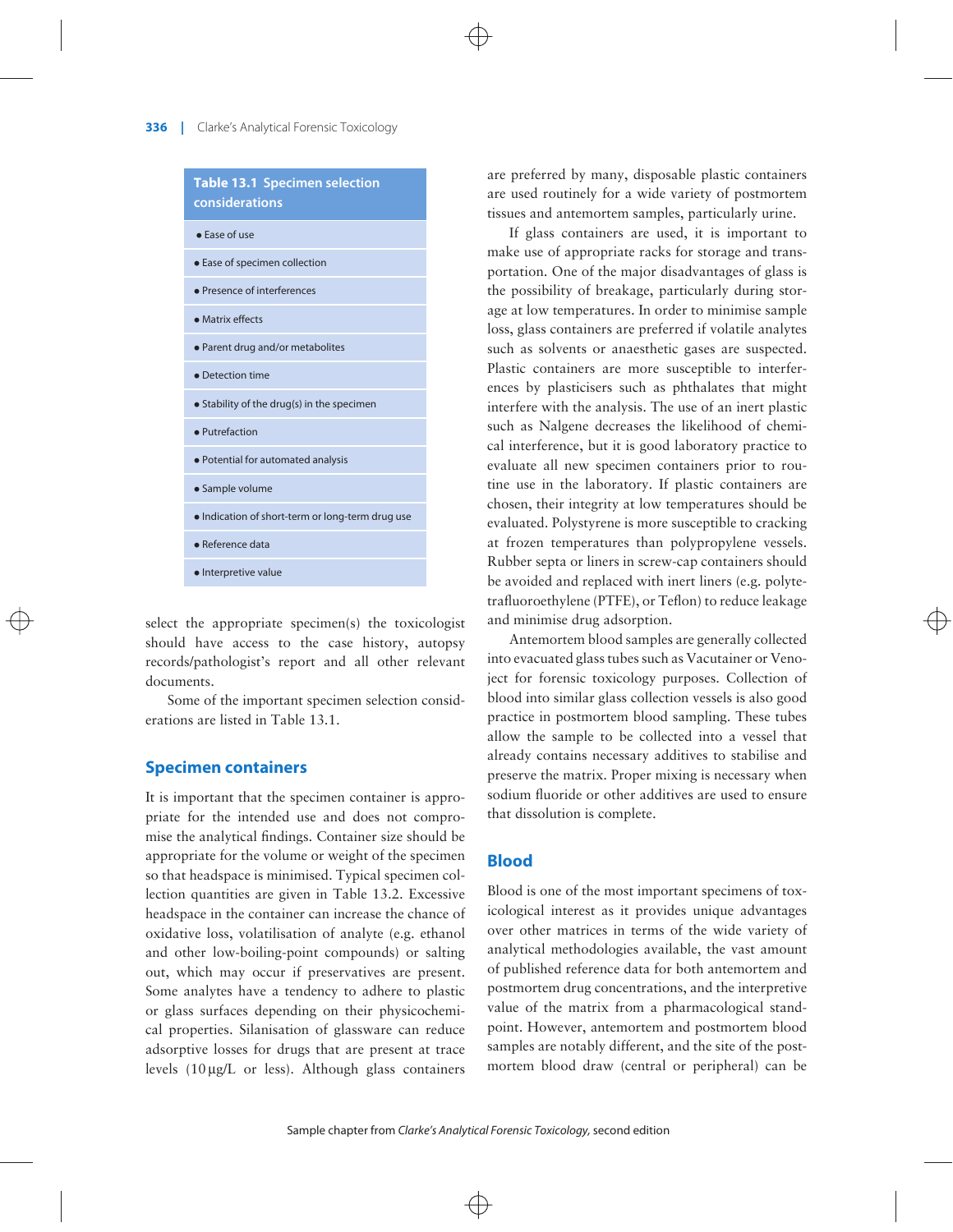| Table 13.2 Typical specimen collection quantities |                                                |                    |                                                            |
|---------------------------------------------------|------------------------------------------------|--------------------|------------------------------------------------------------|
| <b>Postmortem</b>                                 |                                                | <b>Antemortem</b>  |                                                            |
| <b>Specimen</b>                                   | Quantity                                       | <b>Specimen</b>    | Quantity                                                   |
| Blood, heart                                      | $25$ mL                                        | <b>Blood</b>       | $10 - 20$ mL                                               |
| Blood, peripheral                                 | $10 - 20$ mL                                   | Urine              | $25 - 100$ mL                                              |
| Urine                                             | All                                            | Amniotic fluid     | $5 - 30$ mL                                                |
| Bile                                              | All                                            | <b>Breast milk</b> | $10 - 20$ mL                                               |
| Vitreous humour                                   | All                                            | Meconium           | All                                                        |
| Cerebrospinal fluid                               | All                                            | Hair               | Pen-size lock                                              |
| <b>Gastric contents</b>                           | All                                            | Saliva             | $1-5$ mL                                                   |
| Liver                                             | 50 <sub>g</sub>                                | Sweat              | Microlitres (insensible sweat);<br>1-5 mL (sensible sweat) |
| Kidney                                            | 50 <sub>g</sub>                                |                    |                                                            |
| Spleen                                            | 50 <sub>g</sub>                                |                    |                                                            |
| <b>Brain</b>                                      | 50 <sub>g</sub>                                |                    |                                                            |
| Lung                                              | 50 <sub>g</sub>                                |                    |                                                            |
| Hair                                              | 50 g Pen-size lock (150-200 hairs<br>or 50 mg) |                    |                                                            |

Sources: Dinis-Oliveira et al. (2010); Hepler and Isenschmid (2007); Kerrigan (2002); Kidwell et al. (1998); Skopp (2004); SOFT/AAFS (2006).

of critical importance. Determination of parent drug and metabolite concentrations (and their ratios) may also yield useful information pertaining to acute or chronic use. A summary of the common advantages and disadvantages of various specimens is given in Table 13.3.

Antemortem blood is collected by venepuncture, typically from the antecubital region of the arm, using a syringe or evacuated container (e.g. Vacutainer, Venoject). Prior to collection, an antiseptic wipe is often used to clean the collection site. Nonalcohol-containing antiseptic wipes such as Betadine (povidone–iodine) are preferred to avoid any contamination that could interfere with alcohol analysis. Although evacuated blood tubes are typically glass, plastic tubes have also been evaluated (Karinen *et al.* 2010).

# *Postmortem blood*

Postmortem blood collected at autopsy is quite different from antemortem blood collected by venepuncture from both qualitative and quantitative standpoints. Postmortem blood may be more viscous, may contain numerous small clots or sedimented cells, has a lower pH (as low as 5.5 owing to protein degradation), may contain 60–90% water, and is subject to varying degrees of haemolysis. The site of blood collection should be clearly identified on postmortem specimens and blood from different sources should never be combined.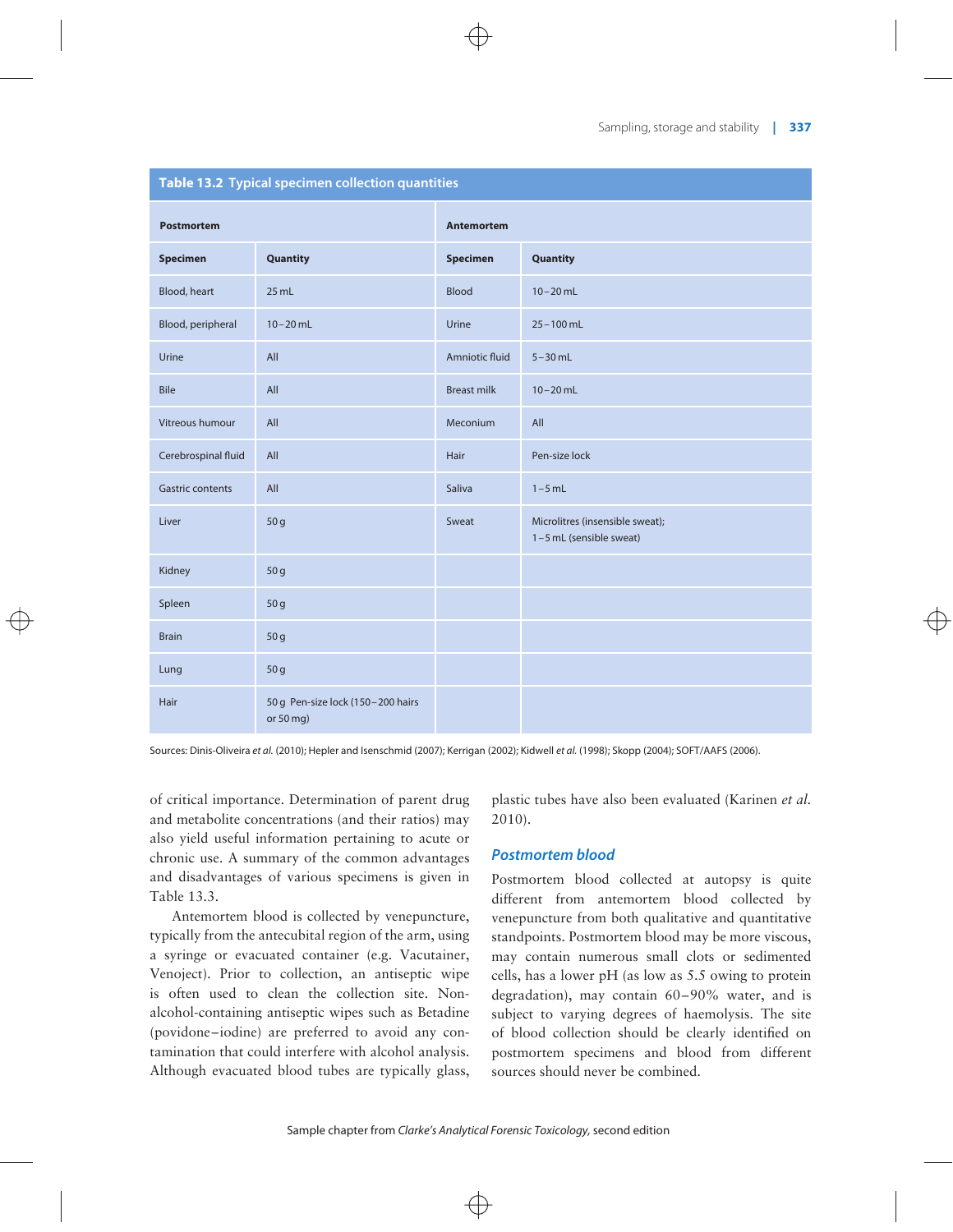# **338** | Clarke's Analytical Forensic Toxicology

 $\overline{\bigoplus}$ 

| Table 13.3 Advantages and disadvantages of antemortem (AM) and postmortem (PM) biological<br>specimens |                                                                                                                                                                                                                                                                  |                                                                                                                                                                                                                                                                        |
|--------------------------------------------------------------------------------------------------------|------------------------------------------------------------------------------------------------------------------------------------------------------------------------------------------------------------------------------------------------------------------|------------------------------------------------------------------------------------------------------------------------------------------------------------------------------------------------------------------------------------------------------------------------|
| <b>Specimen</b>                                                                                        | <b>Advantages</b>                                                                                                                                                                                                                                                | <b>Disadvantages</b>                                                                                                                                                                                                                                                   |
| Amniotic fluid                                                                                         | Determination of prenatal drug exposure<br>$\bullet$<br>Not readily adulterated<br>$\bullet$<br>Minimal sample preparation<br>$\bullet$<br>Relatively few interferences<br>$\bullet$                                                                             | Invasive collection<br>Risk of complications<br>Limited reference data<br>$\bullet$<br>Collection by medical personnel<br>$\bullet$                                                                                                                                    |
| <b>Bile</b>                                                                                            | Ease of detection of certain drugs (accumulation)<br>$\bullet$<br>Particularly useful for conjugated drugs<br>$\bullet$                                                                                                                                          | Complex matrix<br>Interferences due to bile salts and fats<br>Requires sample preparation/pretreatment<br>Limited reference data<br>$\bullet$                                                                                                                          |
| Blood (AM)                                                                                             | Widely accepted matrix<br>$\bullet$<br>Determines recent drug use (hours-days)<br>Related to pharmacological effect<br>$\bullet$<br>Not readily adulterated<br>$\bullet$<br>Extensive reference data<br>$\bullet$                                                | Invasive collection<br>Collection by medical personnel<br>Shorter detection time                                                                                                                                                                                       |
| Blood (PM)                                                                                             | See above (AM)<br>$\bullet$<br>Reference data widely available<br>$\bullet$<br>Central/peripheral blood drug ratios known for some<br>$\bullet$<br>drugs<br>Cardiac blood typically in plentiful supply but<br>$\bullet$<br>requires caution with interpretation | Susceptible to postmortem redistribution (central)<br>Susceptible to postmortem artefacts and interfer-<br>ences<br>Susceptible to contamination (e.g. trauma)<br>Quality of specimen highly dependent on collection<br>protocol<br>Limited volume of peripheral blood |
| <b>Brain</b>                                                                                           | Particularly useful for lipophilic drugs, volatiles and<br>$\bullet$<br>centrally acting drugs                                                                                                                                                                   | Non-homogeneous matrix<br>Drug concentrations vary by region<br>Complex matrix<br>Requires sample preparation/pretreatment<br>Limited reference data                                                                                                                   |
| <b>Breast milk</b>                                                                                     | Determination of neonatal drug exposure<br>$\bullet$<br>Not readily adulterated<br>г<br>Many drugs present                                                                                                                                                       | Privacy, invasive collection<br>Limited reference data<br>Interferences due to high lipid content<br>Drug content varies with milk composition<br>Variable matrix                                                                                                      |
| Cerebrospinal fluid                                                                                    | Determines recent drug use (hours-days)<br>$\bullet$<br>Minimal sample preparation<br>∙<br>Relatively few interferences                                                                                                                                          | Invasive collection<br>Limited reference data                                                                                                                                                                                                                          |
| <b>Gastric contents</b>                                                                                | Identification of acute ingestion/delayed absorption<br>$\bullet$<br>Identification of pill fragments possible<br>$\bullet$<br>Particularly useful for orally administered<br>$\bullet$<br>drugs/poisons                                                         | Non-homogeneous matrix<br>Complex matrix<br>Requires sample preparation/pretreatment<br>Requires total specimen collection for interpretation                                                                                                                          |
| Hair                                                                                                   | History of drug use (months)<br>$\bullet$<br>Readily available, easy collection<br>Low potential for donor manipulation<br>Useful for drug and non-drug analytes, e.g. metals<br>$\bullet$                                                                       | New technology<br>$\bullet$<br>Recent drug use not detected<br>Environmental contamination<br>Potential for ethnic bias<br>Limited reference data                                                                                                                      |
| Kidney                                                                                                 | Particularly useful for non-drug analytes, e.g. metals<br>$\bullet$                                                                                                                                                                                              | Complex matrix<br>$\bullet$<br>Requires sample preparation/pretreatment                                                                                                                                                                                                |

Sample chapter from Clarke's Analytical Forensic Toxicology, second edition

(continued)

 $\overline{\bigoplus}$ 

 $\bigoplus$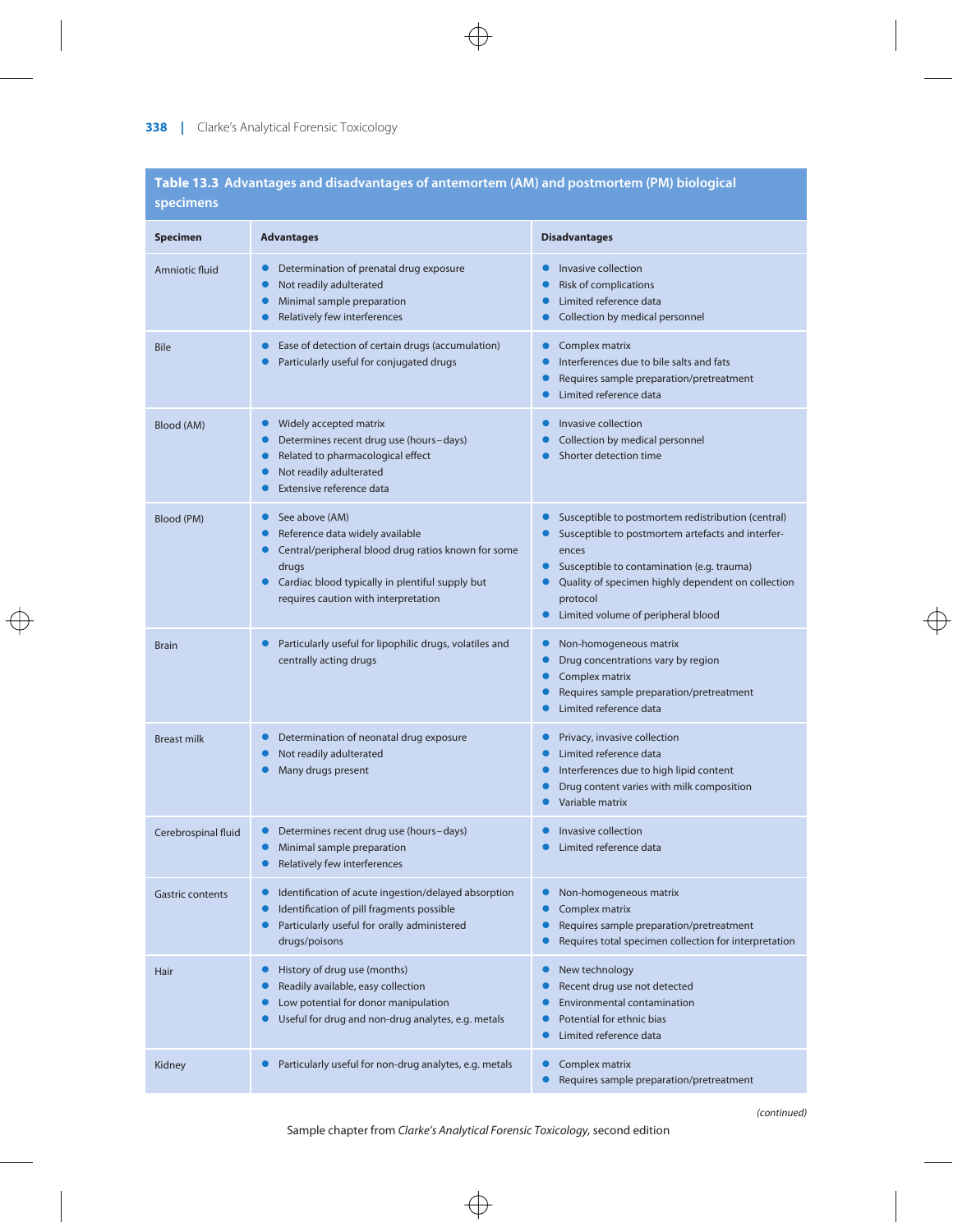$\bigoplus$ 

| Table 13.3 (continued) |                                                                                                                                                                                                                                                                                                                         |                                                                                                                                                                                                                                                                                                                             |
|------------------------|-------------------------------------------------------------------------------------------------------------------------------------------------------------------------------------------------------------------------------------------------------------------------------------------------------------------------|-----------------------------------------------------------------------------------------------------------------------------------------------------------------------------------------------------------------------------------------------------------------------------------------------------------------------------|
| <b>Specimen</b>        | <b>Advantages</b>                                                                                                                                                                                                                                                                                                       | <b>Disadvantages</b>                                                                                                                                                                                                                                                                                                        |
| Liver                  | Ease of detection of certain drugs (accumulation)<br>Interpretive value for some drugs<br>Reference data available<br>$\bullet$                                                                                                                                                                                         | Complex matrix<br>Requires sample preparation/pretreatment                                                                                                                                                                                                                                                                  |
| Lung                   | Particularly important for volatile analyses<br>$\bullet$                                                                                                                                                                                                                                                               | Complex matrix<br>Requires sample preparation/pretreatment                                                                                                                                                                                                                                                                  |
| Meconium               | Long-term window of drug exposure<br>$\bullet$<br>Non-invasive sample collection                                                                                                                                                                                                                                        | Non-homogeneous matrix<br>Complex matrix (waxy)<br>Interferences<br>Requires sample preparation/pretreatment<br>Limited reference data                                                                                                                                                                                      |
| <b>Nails</b>           | Easy collection<br>$\bullet$<br>History of drug use (months)<br>Particularly useful for metals                                                                                                                                                                                                                          | Limited data<br>New technology<br>Not yet widely accepted<br>Recent drug use not detected<br><b>Environmental contamination</b>                                                                                                                                                                                             |
| Saliva (oral fluid)    | Readily available, easy collection<br>$\bullet$<br>Parent drug present<br>$\bullet$<br>Related to free drug concentration in plasma<br>О<br>Minimal sample preparation<br>$\bullet$<br>Many drugs determined<br>Indicates recent drug use<br>$\bullet$                                                                  | New technology<br>Short drug detection time<br>$\bullet$<br>Small sample volume (1-5 mL)<br>Potential for oral contamination<br>Collection method influences specimen pH and drug<br>content                                                                                                                                |
| Spleen                 | Particularly useful for certain analytes if no blood is<br>$\bullet$<br>available                                                                                                                                                                                                                                       | Complex matrix<br>Requires sample preparation/pretreatment<br>Limited data for most analytes                                                                                                                                                                                                                                |
| Sweat                  | History of drug use (weeks)<br>$\bullet$<br>Cumulative measure of drug use<br>Parent drug present<br>Non-invasive collection<br>Less frequent drug testing required<br>Not readily adulterated                                                                                                                          | Newer technology<br>Potential for environmental contamination<br>High inter-subject variability<br>$\bullet$<br>Requires special collection device<br>$\bullet$<br>Skin irritation and discomfort<br>$\bullet$<br>Small sample volume<br>No pharmacological interpretation possible<br>Non-homogeneous matrix (sweat/sebum) |
| Urine                  | Widely accepted matrix<br>$\bullet$<br>Easy collection<br>Plentiful supply<br>Amenable to automated analysis<br>Longer detection window than blood (days-weeks)<br>$\bullet$                                                                                                                                            | Potential for donor manipulation<br>Minimal parent drug<br>Not useful for quantitative analysis<br>Not related to impairment or pharmacological effect                                                                                                                                                                      |
| Vitreous humour        | Determines recent drug use (hours-days)<br>$\bullet$<br>$\bullet$<br>Related to pharmacological effect<br>Resistant to putrefaction<br>$\bullet$<br>Interpretive value for ethanol-related investigations<br>$\bullet$<br>Minimal sample preparation<br>Relatively few interferences<br>Useful for postmortem chemistry | Limited data compared with blood<br>Small sample volume                                                                                                                                                                                                                                                                     |

 $\bigoplus$ 

 $\bigoplus$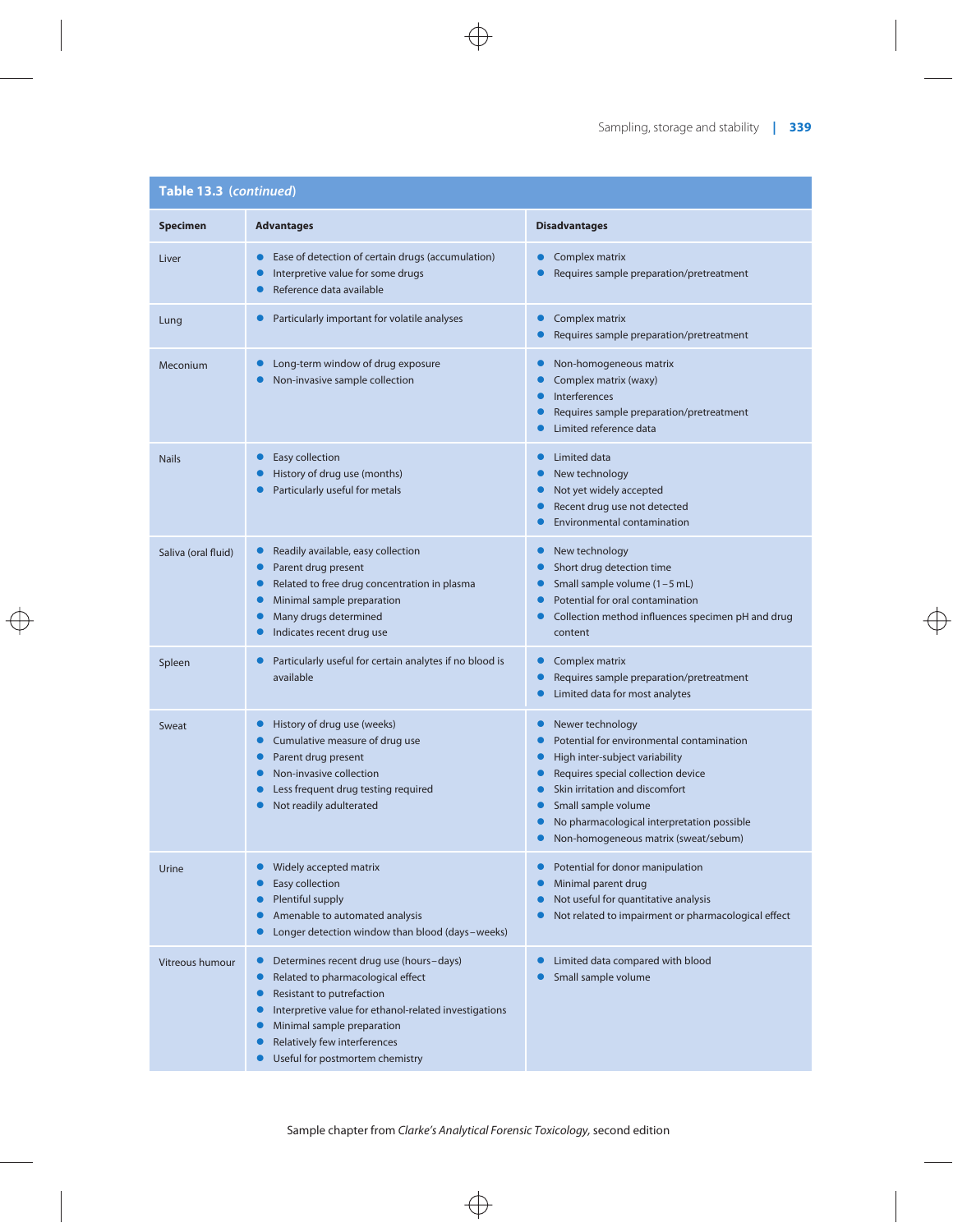# *Central blood*

Cardiac blood samples are ideally collected following opening of the pericardial sac, removal of the pericardium, and removal of the blood from the left or right chamber after the heart has been dried. Collection of central blood by insertion of a needle through the chest wall ('blind stick') is practised but is discouraged. Although central blood collected in this manner may be identified to the laboratory as 'heart blood', it may be contaminated with pericardial fluid, fluid from the pleural cavity, or blood that has drained from the pulmonary vein or artery or the inferior vena cava (Jones 2007). Blood collected in this manner is considered non-homogeneous. Central blood may contain elevated drug concentrations as a result of postmortem redistribution or contamination (diffusion) from other body compartments (Prouty and Anderson 1990; Yarema and Becker 2005), especially following blunt force trauma. Passive drug release from reservoirs such as the gastrointestinal tract, liver, lungs and myocardium may occur immediately after death; later, cell autolysis and the putrefactive process participate in redistribution (Pelissier-Alicot *et al*. 2003). Drug properties such as volume of distribution, lipophilicity, protein binding and  $pK_a$  play a role in the site- and time-dependent mechanisms responsible for postmortem redistribution. Drugs with high volumes of distribution and basic character appear particularly susceptible to postmortem redistribution and their cardiac blood concentrations should be interpreted accordingly. Postmortem redistribution can account for central/peripheral blood drug concentrations that differ by 10-fold or more. Redistribution is time and concentration dependent and is very difficult to predict. Cardiac blood is typically more plentiful than peripheral blood. Although cardiac blood can be a very useful specimen for screening purposes, the relationship between cardiac blood drug concentrations and antemortem blood drug concentrations is complex. Many toxicologists therefore advise against the use of cardiac blood for quantitative and interpretative work.

# *Peripheral blood*

Femoral blood is the best specimen for use in postmortem testing (Chapter 7) and should be sampled wherever possible. Blood collection from a ligated vein that has been 'tied off' is least likely to be contaminated by other sources of blood or a result of release of drug from tissues and organs. Typically, however, a 'femoral stick' involves the collection of femoral blood from an unligated femoral vein in the groin area. Only a small volume of blood should be collected to avoid 'milking' the vein and drawing blood from other sources. Typically 10–20 mL of femoral blood can be collected. Over-sampling of blood from the femoral vein will draw blood from the inferior vena cava, and hence the liver, and from the larger iliac vein. Although sampling from a ligated vein is generally preferred, a comparison of drug concentrations in clamped and unclamped femoral vessels showed good correlation for eight drugs including selective serotonin reuptake inhibitors, benzodiazepines, antihistamines and one opioid (Hargrove and McCutcheon 2008). If femoral blood is not available, subclavian or iliac blood may be an alternative.

#### *Blood clots*

Following a fall or blunt trauma to the head, a victim may survive with circulation intact for several hours. Owing to the decreased circulation in the damaged region of the brain, drug or alcohol concentrations in blood clots (e.g. subdural, subarachnoid and/or epidural) may be influenced by incomplete metabolism. It has been suggested that intracranial blood clots may serve as 'time capsules' prior to death, because they may reflect drug concentrations several hours prior to death, when an injury may have taken place.

# **Vitreous humour**

Direct aspiration of vitreous humour using a hypodermic syringe may yield 2–3 mL of fluid per eye. The needle should be placed in the central globe and aspirated with gentle suction. Preservation with sodium fluoride is generally recommended. The eye is located within the protective environment of the orbit and, being essentially outside the body, is remote from other tissues. Vitreous fluid is therefore a particularly useful specimen owing to its anatomical isolation, affording it notable resistance in terms of microbial invasion and degradation, as well as being remote from the central organs and subsequently less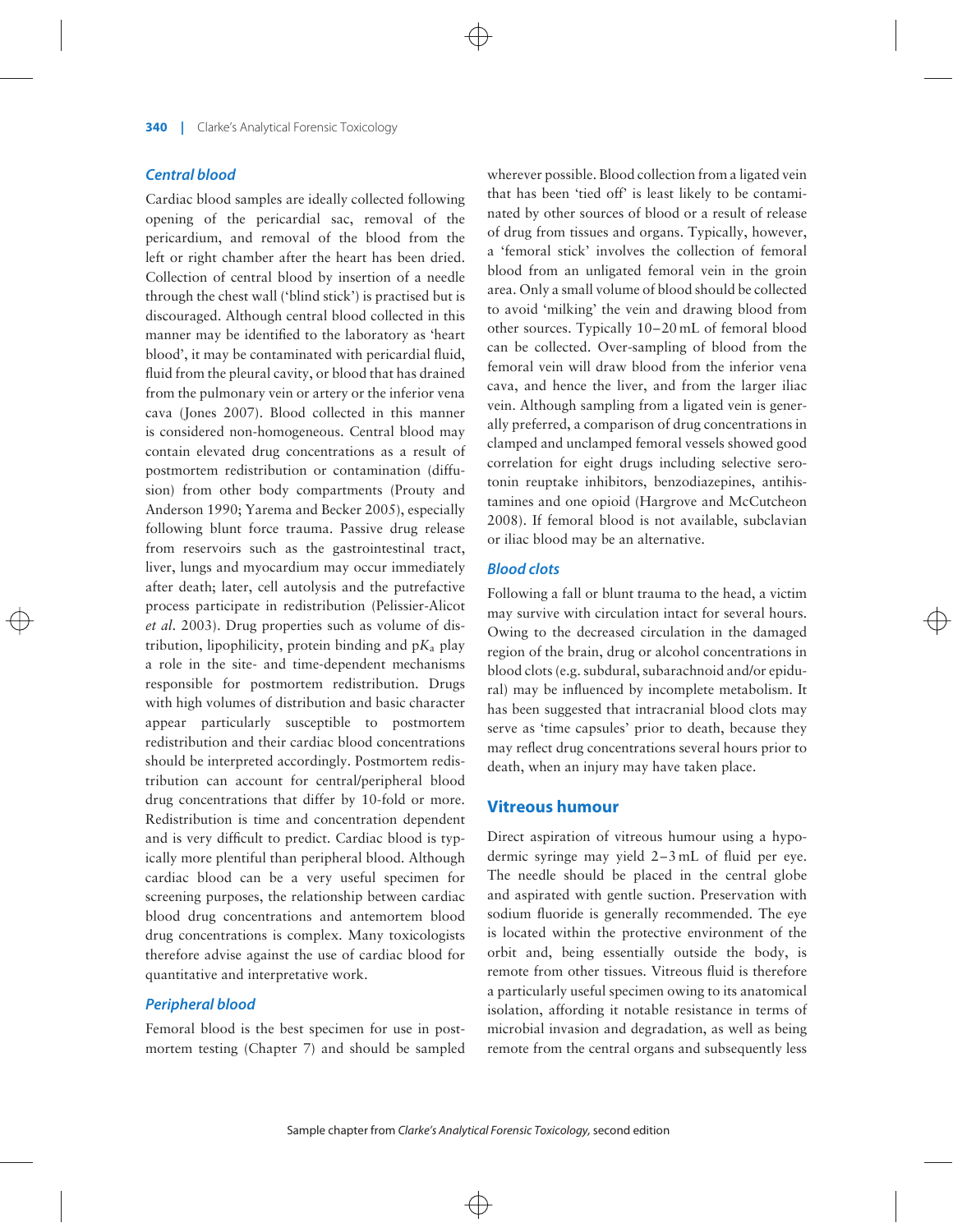Sampling, storage and stability **| 341**

susceptible to postmortem redistribution phenomena. Vitreous humour is particularly useful for cases involving digoxin or hydrophilic analytes including paracetamol (acetaminophen) and salicylates. The equilibrium that exists between blood and vitreous fluid is slower than with other extracellular fluids, which can result in a slight delay in uptake. Furthermore, only free drugs are able to leave the blood and enter the vitreous humour. Since eye fluid is sterile and less susceptible to microbial contamination and hence postmortem alcohol production, it is routinely used for ethanol determination owing to its interpretive value from the standpoint of postmortem alcohol production and the determination of the pre- or post-absorptive phase of ethanol use (Honey *et al*. 2005). Vitreous humour is particularly useful for postmortem analysis of glucose, urea nitrogen, uric acid, creatinine, sodium and chloride. These are important analytes for the evaluation of diabetes, degree of hydration, electrolyte imbalance, postmortem interval and the state of renal function prior to death (Coe 1977, 1993). Sodium, calcium and chloride concentrations in vitreous humour during the early postmortem interval can be used to estimate antemortem serum concentrations. It is therefore important that sodium fluoride is not added to specimens requiring vitreous chemistries. For that reason, vitreous humour is frequently collected into two separate containers: one preserved (for drug and alcohol testing) and one unpreserved (for clinical purposes).

# **Cerebrospinal fluid**

Cerebrospinal fluid (CSF) can be collected either by lumbar puncture at the base of the spine using a hypodermic syringe or by withdrawal of cisternal fluid by puncturing the base of the neck. Although there are limited published reference data for quantitative drug concentrations in CSF, this clear fluid comprising mostly water is amenable to most routine methods of toxicological analysis. CSF may be of particular importance in alcohol-related cases where no vitreous humour is available, particularly if postmortem alcohol production is suspected. Like vitreous humour, CSF is anatomically isolated and less prone to contamination and bacterial invasion. Although it is more plentiful than vitreous humour, the lack of plentiful reference data limits its usefulness. However, CSF may be particularly useful in surgical death investigations.

# **Bile**

Bile is generally aspirated from the gallbladder using a hypodermic syringe. It may be necessary to tie off the gallbladder prior to collection if contamination appears to be an issue. Bile should be collected prior to the liver specimen to avoid contamination. Many drugs of forensic interest accumulate in the bile, particularly those that are heavily conjugated, such as opiates, benzodiazepines and cannabinoids. Bile may also be used in cases where chronic heavy-metal poisoning is implicated. However, owing to the presence of bile salts and fats, drug extraction from this matrix can be complicated and extensive extraction and clean-up procedures are often required.

# **Gastric contents**

Gastric content is a potentially valuable specimen for analysis in postmortem and clinical cases. Unabsorbed drug or tablet fragments in the gastric contents may provide valuable information concerning ingested compounds and provide an excellent material for preliminary screening (Chapter 7) owing to the potentially large amounts of drug that may be present. The absence of a drug in the gastric contents does not necessarily preclude oral administration. Odours emanating from the gastric content can provide valuable clues about what may have been consumed, e.g. pesticides and cyanides. The entire contents of the stomach should be collected and weighed. Gastric contents are non-homogeneous and should be homogenised prior to sampling. Quantitative drug determinations should be interpreted within the context of the entire contents (total quantity, rather than concentration) and it is important to take into consideration the differing absorption rates of drugs based on their physicochemical properties as well as their formulations and coatings.

The presence of a drug in gastric contents, particularly at low concentration, does not necessarily indicate oral administration. Drugs may be absorbed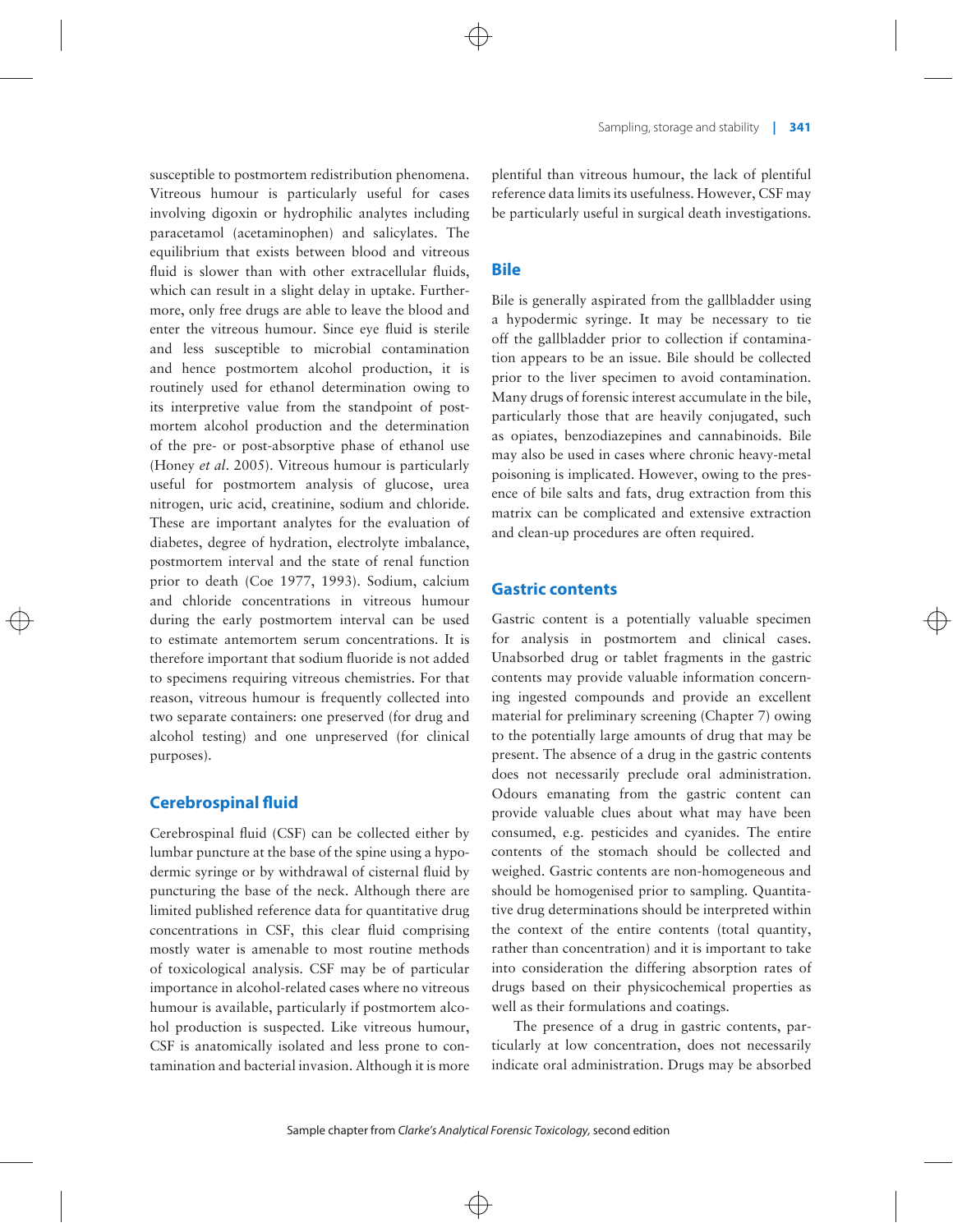into the stomach via gastric juices that are in equilibrium with blood or as a result of intranasal drug use. Basic drugs are more susceptible to this because they have a tendency to become trapped in the gastric compartment owing to the low pH. If heavy metals are suspected, gastric contents should be collected, together with intestinal contents. In cases of suspected poisoning where the patient may have survived for a few days in hospital prior to death and where drugs may have been metabolised and eliminated from the body prior to death, any stomach content collected and retained by medical staff may provide valuable information concerning drugs or poisons consumed.

# **Urine**

In antemortem settings, a mid-stream urine sample is usually collected into a plastic container containing sodium fluoride as preservative. In some settings it may be necessary to take precautions against specimen adulteration. In postmortem settings, urine is collected by insertion using a hypodermic syringe directly into the bladder under visualisation. Puncture of the abdominal wall should be avoided to reduce the possibility of contamination. Urine is a valuable specimen for both antemortem and postmortem drug testing because it is a relatively uncomplicated matrix. However, the multiplicity of factors influencing urine drug concentrations (e.g. urine volume, clearance, metabolism, pH and time of last void) generally means that, in isolation, these results have limited quantitative value. Exceptions to this rule may include ethanol determination in a second void. Care must be exercised when considering the interpretation of urine GHB concentrations as GHB is present as an endogenous compound formed as a by-product of metabolism and may also be produced as a postmortem artefact as a consequence of the breakdown of succinic acid semialdehyde.

# **Tissues**

When tissues are sampled they should be collected quickly and placed immediately into airtight containers. This is particularly important if volatiles or inhalants are suspected. Liver, kidney, brain, lung and spleen are the most frequently collected postmortem tissues.

# *Liver*

Liver is a particularly important organ because of the very large number of drugs that undergo hepatic metabolism and the fairly extensive published reference data that exist. To reduce the possibility of drug diffusion from the small bowel, tissue from deep within the right lobe is preferred (Drummer 2004). The concentrations of drugs and metabolites in liver are often elevated; hence this specimen has limited interpretive value. However, liver is particularly useful for highly protein-bound drugs and the comparison of liver/blood drug ratios may allow the differentiation of acute overdose from chronic drug use for some drugs.

## *Kidney*

Most drugs pass through the kidney as a result of urinary elimination. Kidney is an important specimen in cases of suspected heavy-metal poisoning owing to accumulation in this tissue. The presence of heavy metals or ethylene glycol during toxicological tests may be accompanied by structural changes to the kidney that can be documented using histological tests.

# *Spleen*

Spleen is an important specimen for cyanide or carbon monoxide analyses, particularly in fire-related deaths where blood may be compromised or unavailable.

Lung and brain are valuable specimens in cases involving volatiles or inhalants.

#### *Brain*

Brain tissue is lipid rich and has a tendency to concentrate some drugs, particularly lipophilic analytes, narcotics and halogenated hydrocarbons (Skopp 2004). If quantitative drug brain concentrations are used, it is important to know the location of the specimen because the brain is a non-homogeneous matrix. Drug concentrations within the brain may vary several-fold from one region to another owing to its complex structure and differing composition. Brain is not widely used in routine toxicological analysis.

#### *Muscle*

Muscle is not routinely encountered, despite the fact that it frequently contains relatively high drug concentrations, particularly for substances with high volumes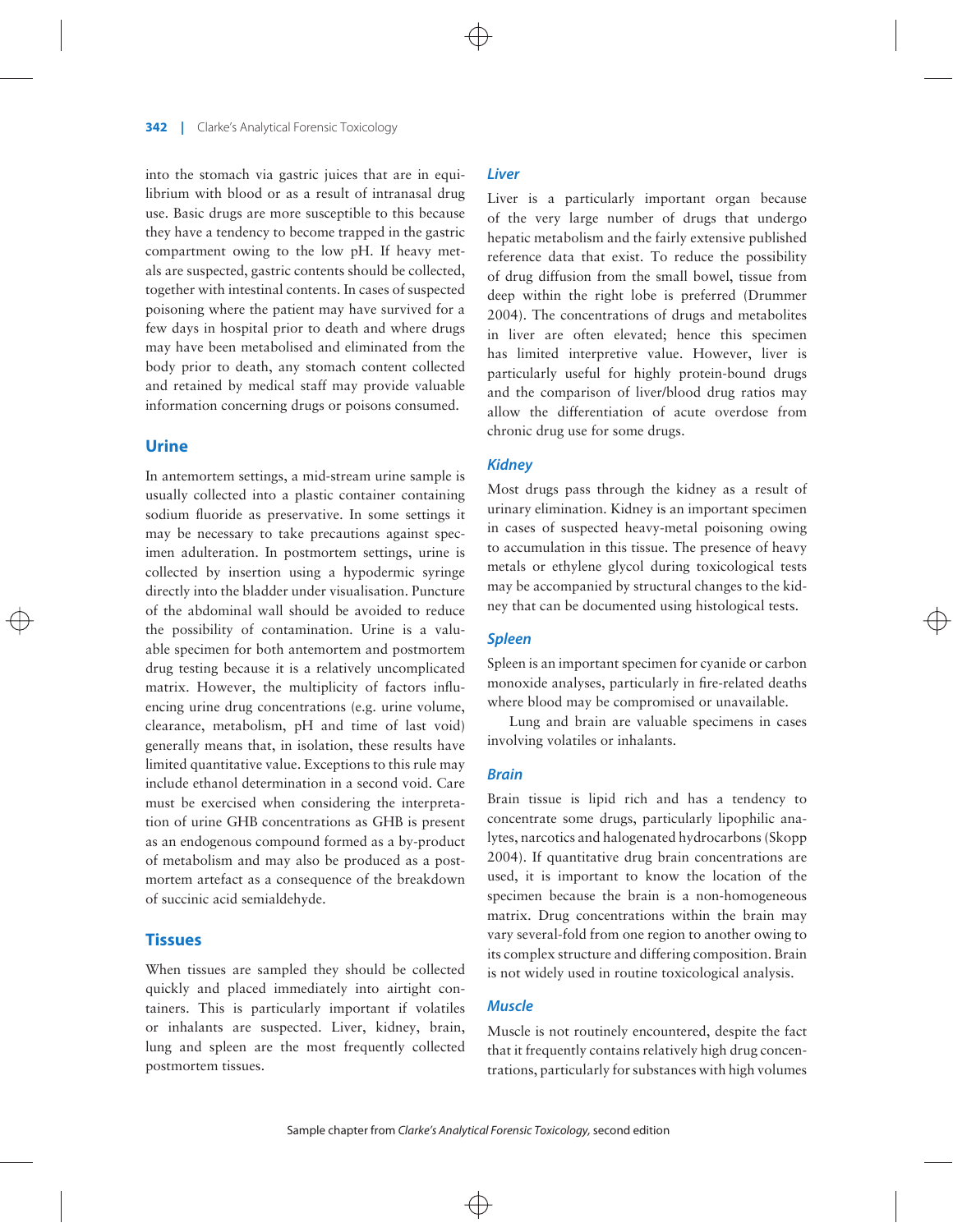of distribution. Perfusion rates between sites and drug concentrations are not consistent, and drug concentrations must be interpreted accordingly. Muscle is encountered more frequently for ethanol determination in the absence of blood, or during the investigation of a suspected injection site.

# *Hair*

Hair has been used in a variety of antemortem toxicology settings to provide a history of drug exposure and has therefore found applications in workplace drug testing, in monitoring of persons on probation or on parole for drug use, in insurance testing to verify the truthfulness of statements made by applicants relating to whether they use drugs or are smokers, in child endangerment, in re-granting of driving licences following suspension for drug misuse, in drug-facilitated sexual assault and in other types of criminal casework (Nakahara 1999; Kintz *et al*. 2006; Curtis and Greenberg 2008). Further discussion relating to the scenarios in which hair testing is employed is provided in Chapters 6 and 7. One of the major advantages is the long drug detection window compared with many other specimens. Hair may allow drug exposure over several weeks or months to be determined, depending on the length of the hair. Segmenting the hair by length may allow an approximate timeline for exposure to be determined based on head hair growth rates of approximately 1 cm per month (Clauwaert *et al*. 2000). Hair should be cut as close as possible to the scalp from the posterior vertex region of the head, since this region shows least variation in growth rate. Typically a lock of hair equivalent to the thickness of a pen or pencil is collected. The colour, length, sampling site and any obvious cosmetic treatment of the hair should be recorded. The root (proximal) and tip (distal) sections of the hair should be clearly identified. Although head hair is the preferred specimen, hair from other sites (e.g. pubis, axillae) may be used, but interpretation of analytical findings may be more complex. The lock of hair is typically tied, wrapped in aluminium foil and stored under dry conditions in the dark at room temperature.

Hair is also a useful specimen in postmortem investigations where arsenic or heavy metals are suspected. Although postmortem hair analysis is not yet widespread, there is growing interest because it may provide valuable interpretive information pertaining to the chronological sequence of toxin exposure (Cirimele *et al*. 2002). Hair has also proved to be useful in cases where exhumation is necessary (Tsatsakis *et al*. 2001). If hair is collected post mortem, it should be sampled at the very beginning of the examination to reduce the risk of contamination.

Hair can provide complementary toxicological information. Issues with drug testing in hair include external contamination, ethnicity and pigmentation, chemical treatment and the use of appropriate cut-off concentrations. Contamination of the hair with drugs from other sources (external deposition, environmental contamination, sweat or sebum) is generally minimised by pretreatment of the sample using a variety of aqueous and organic rinses or wash steps prior to analysis.

Other keratinised specimens such as nails can also be used to determine long-term exposure to drugs or poisons, in particular heavy metals such as thallium, arsenic or lead. However, drugs are deposited into nails at a much slower rate. External decontamination procedures should be performed prior to analysis (see Chapters 6 and 7).

# **Injection sites**

Excision of skin and tissue (muscle) may be necessary in postmortem investigation of a suspected injection site. Typically a cube of muscle and skin is removed for this purpose. However, it is important to compare the drug concentrations in the suspected injection site with those in a control specimen from the same individual where there is no evidence of injection. Injection sites are not always reliable indicators of drug administration since the presence or absence of drugs in injection site tissue is dependent on the type and depth of the injection. If the injection is made directly into a blood vessel, little drug is likely to remain in the surrounding tissue.

# **Entomological specimens**

The potential use of insects for detecting drugs and other toxins in decomposing tissues has been demonstrated and reviewed (Introna *et al*. 2001). If insects or larvae are collected from human remains they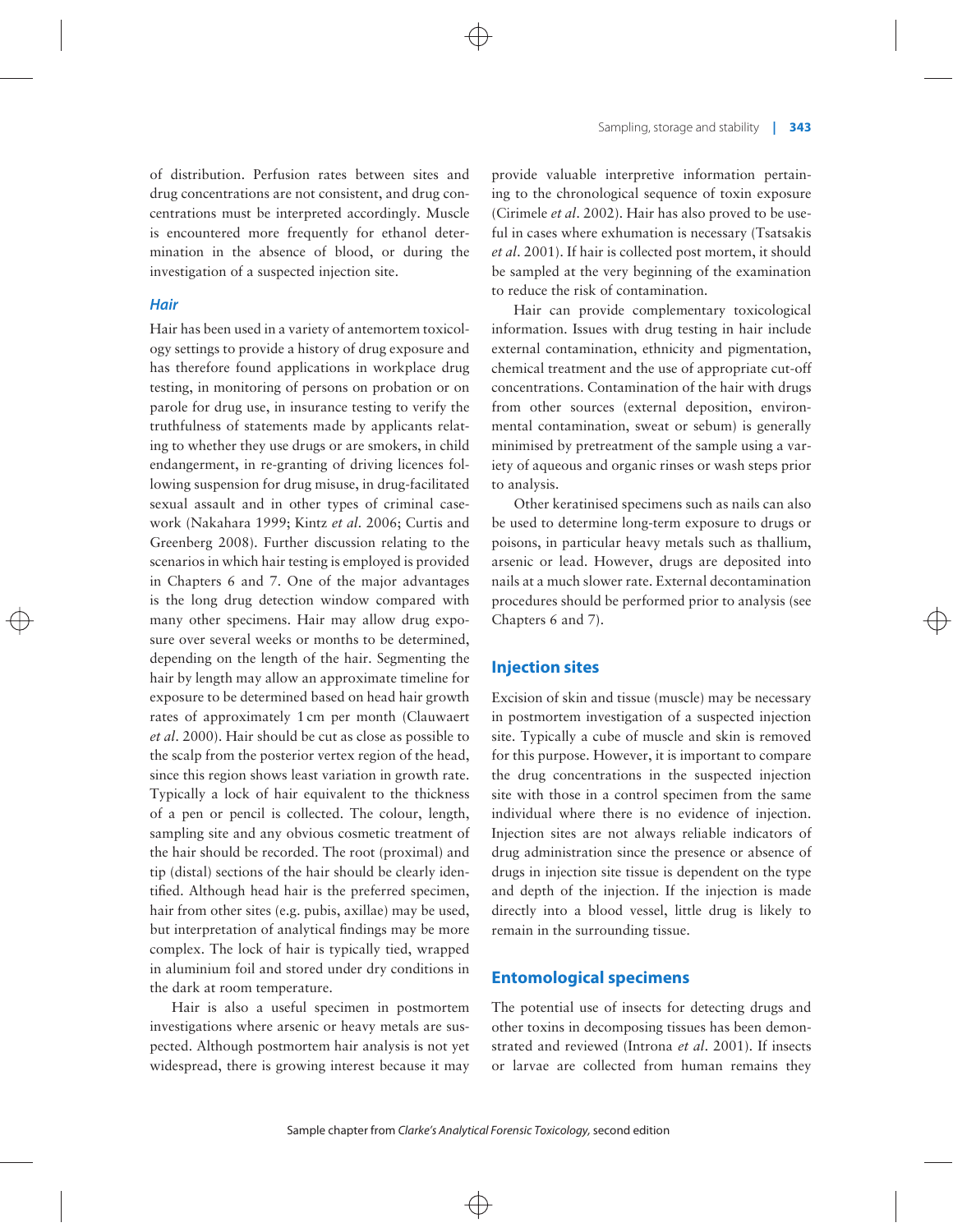should be frozen as soon as possible. Larvae rapidly eliminate drugs when removed from the food source. Drugs, metals and pesticides have been identified in entomological specimens including larvae and pupae. Following wash steps to remove external contamination, entomological specimens are homogenised and analysed in a manner similar to that for tissues.

# **Saliva**

Saliva or oral fluid can be collected non-invasively by expectoration, by aspiration, by vacuum or by saturation of an absorbent swab (Kidwell *et al*. 1998). Detection times are comparable to those in blood. As much as 1.5 L of saliva per day is produced by the submandibular, parotid and sublingual glands inside the mouth. Secretions from a specific gland may be collected using a special device or by cannulation, but this is uncommon. Although specific gland secretions are advantageous from a standpoint of saliva:plasma ratio and reduced oral contamination, mixed saliva is typically collected for routine drug-testing purposes. Oral fluid can be collected non-invasively, conveniently and without invasion of privacy and is the most commonly collected fluid from the oral cavity for the determination of drugs. Chewing an inert substance, such as Teflon tape or a rubber band, may increase salivation for the purpose of specimen collection. It should be verified that no adsorption takes place between the drug and the chewed substance. Acidic sweets or citric acid have also been used to stimulate glandular secretions. Care must be taken that residual food, drink or interfering substances inside the mouth do not interfere with the analysis. This is particularly important for drugs that are ingested orally or smoked. Following eating or drinking, a 10-minute wait period is recommended before sample collection.

Owing to the ease and non-invasive nature of specimen collection, oral fluid is of particular interest in workplace drug testing, for insurance testing and, more recently, for roadside impairment testing. The placement of an absorbent pad into the oral cavity will collect oral fluid, a mixture of predominantly saliva and small amounts of gingival crevicular fluid, cellular debris and blood. Saliva contains serous fluid derived from plasma. This ultrafiltrate of interstitial fluid contains the unbound fraction of drug at concentrations that are typically proportional to those measured in plasma. However, the predictable relationship that theoretically exists between saliva and plasma drug concentrations is influenced by many factors such as saliva flow rate, which can complicate pharmacological interpretation (Crouch 2005). A more detailed discussion on saliva and oral fluid testing is provided in Chapter 6.

# **Sweat**

Moisture loss via the skin and elimination of insensible (non-visible) sweat take place during normal breathing at a rate of 0.3–0.7 L/day. Sensible sweat refers to perspiration that is actively excreted during stress, exercise or extreme temperature, at rates of 2–4 L/h. About half the total volume of sweat is eliminated from the trunk of the body. The remaining fluid is lost from the legs or upper extremities and head in approximately equal amounts (Kidwell *et al*. 1998).

Sweat is usually collected using an adhesive absorbent patch that is placed on the surface of clean skin or by wiping the skin with a swab or gauze. Careful preparation of the skin is necessary prior to placement of a sweat patch to minimise external drug contamination or bacterial degradation of the drug once it has been retained. Use of a semipermeable membrane to cover the absorbent pad prevents non-volatile components in the environment from penetrating the pad externally, but allows oxygen, water and carbon dioxide to diffuse through. Salts, solids and drugs that pass through the skin are trapped in the absorbent pad, where they are temporarily stored *in situ*, until the patch is removed.

Owing to the relatively small volume  $(\mu L)$  of insensible sweat secreted from a small absorbent area (typically  $3 \times 5$  cm), patches are typically worn for several days on the outer portion of the upper arm or back. In practice most skin wipes or sweat patches contain a mixture of sweat and sebum, the oily secretion from the sebaceous glands. As with saliva, increased flow rates can influence the quantity of drug eliminated into sweat. This specimen is particularly useful for compliance testing or monitoring long-term exposure (weeks), which might be desirable in probation or parole settings.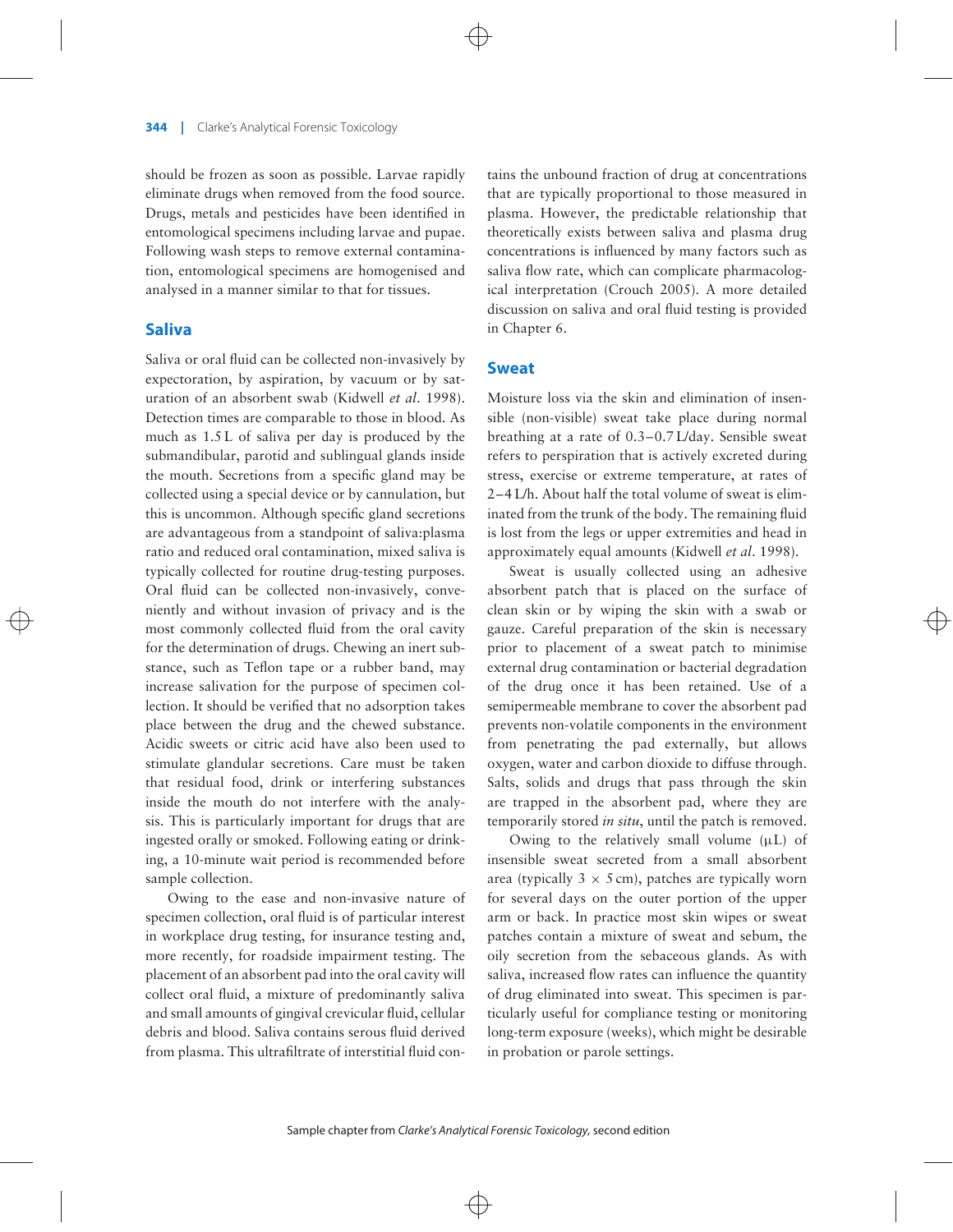# **Amniotic fluid**

Amniotic fluid has been used to investigate prenatal drug exposure. Its collection (amniocentesis) typically takes place between weeks 16 and 20 of pregnancy. A needle is inserted through the abdomen into the uterus where there is the least chance of touching the placenta or the fetus. The collection of amniotic fluid is typically performed in conjunction with ultrasound visualisation in order to reduce the risk of damaging the developing fetus. Although complications are rare, miscarriage occurs in a very small percentage of women. Typically 5–30 mL of amniotic fluid is removed during the procedure.

## **Breast milk**

During pregnancy, oestrogen and progesterone, secreted in the ovary and placenta, cause milkproducing glands in the fatty tissue of the breasts to develop and become active. The pituitary hormone prolactin stimulates the production of fluid (600–1000 mL/day) by the milk-secreting cells. Contraction of the myoepithelial cells surrounding the alveoli allows the milk to be expressed. For specimen collection purposes, a breast pump can be used. The matrix is somewhat non-homogeneous. Colostrum, a creamy white to yellow pre-milk fluid, may be expressed from the nipples during the last trimester of pregnancy and shortly after delivery. Many drugs are excreted into breast milk and the scientific and medical literature contains numerous citations of the presence of drugs in this matrix. Drugs that are extensively protein bound may not readily pass into the milk, but emulsified fats contained in the milk may concentrate highly lipid-soluble drugs. The high lipid content and natural emulsifying agents present in breast milk mean that some sample pretreatment is often required.

# **Meconium**

Meconium formation begins between weeks 12 and 16 of gestation. As the first faecal matter passed by the neonate, it is typically collected within 1–5 days of birth. Analysis of drugs in meconium may provide a relatively long-term history of drug exposure during pregnancy, in particular the last 20 weeks of gestation. It provides more complete and long-term information on drug exposure than neonatal urine or cord blood. The specimen is complex and non-homogeneous. All available samples should be collected and homogenised prior to analysis. Meconium and other important matrices involved in maternal– fetal medicine have been reviewed (Gray and Huestis 2007; Lozano *et al*. 2007).

# **Sample handling**

Sample handling is an important consideration during the pre-analytical phase. Unlike a clinical setting, where the time between sample collection and testing is often very short, significant delays are common in a forensic setting. The pre-analytical phase may be considerable, spanning the time of death and/or discovery of a victim, autopsy and collection of specimens, sample storage, transport to the laboratory and subsequent storage prior to analytical testing. In antemortem toxicology settings, the time delay between an alleged offence and specimen collection may be short (e.g. minutes to hours in the case of most impaired driving cases) or long (e.g. hours to days in the case of some sexual assault cases). Following collection, antemortem specimens may be subject to similar delays due to shipping or transport of specimens, requests for testing made by the submitting agency and storage of samples prior to actual testing. Although the toxicologist must consider the time delay between the event (i.e. death, or committing or being the victim of an offence) and collection of a specimen for interpretation purposes, these delays are beyond the control of the laboratory. Measures can be taken, however, to preserve and maintain the integrity of specimens after collection. Sample quality plays an important role in the validity or usefulness of subsequent analytical determinations. Inappropriate sample preservation or storage may have a deleterious effect on qualitative and quantitative determinations.

# **Preservation and storage**

Specimens should be stored at appropriate temperatures, with adequate preservative and in an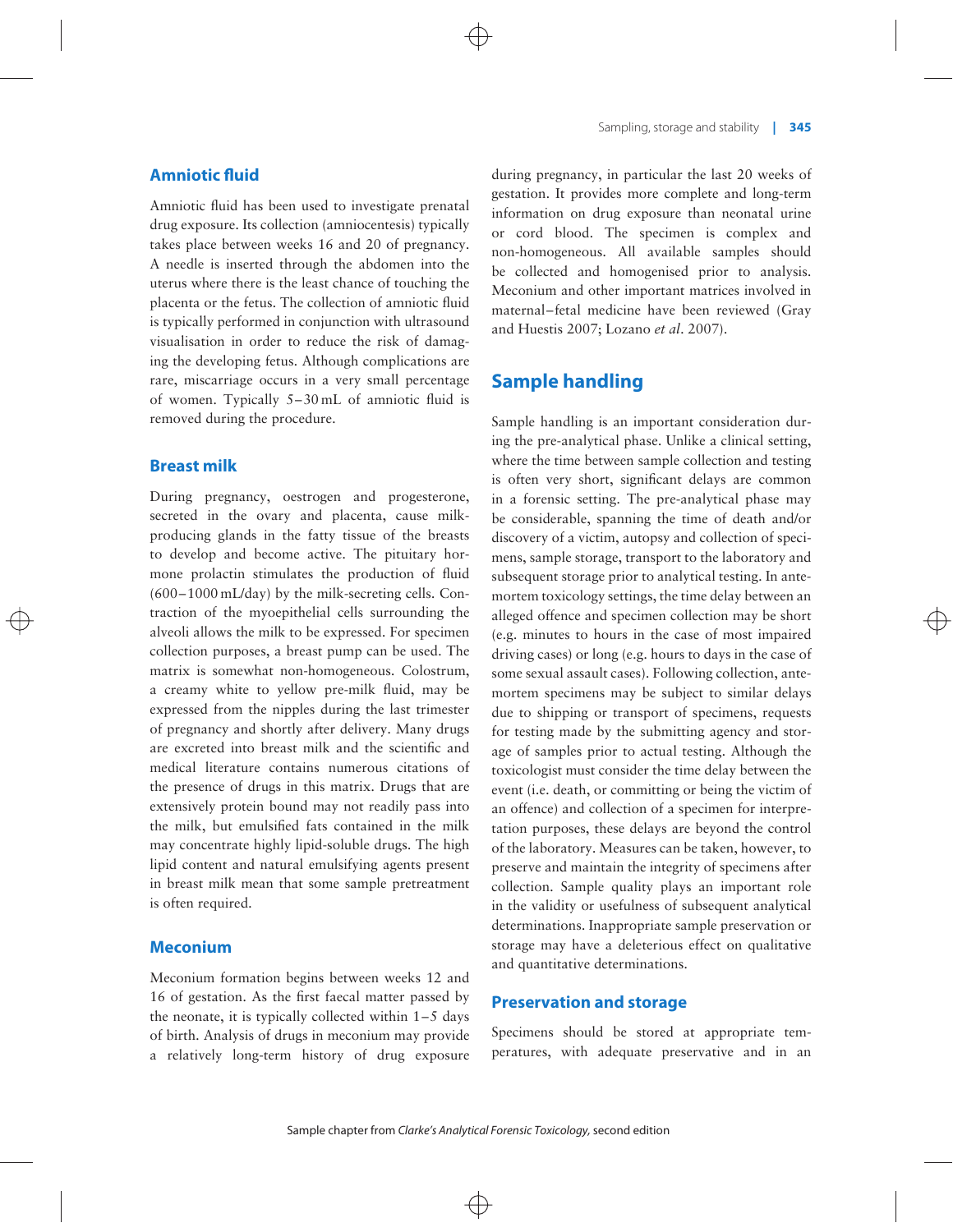environment accessible only to authorised personnel to ensure security and integrity. Short-term storage at refrigerated temperature (4◦ C) is recommended for most samples, or frozen (−20◦ C or lower) during long-term storage (more than 2 weeks). Exceptions to this include hair, nails or dried blood swatches on filter paper, which can be stored at ambient temperatures.

Whereas clinical specimens are typically unpreserved, the use of a chemical preservative is often warranted in forensic specimens. Preservation of blood samples with sodium fluoride (2% w/v) is routine in most laboratories. Commercial evacuated blood collection tubes (e.g. grey-top tubes) contain sodium fluoride as the preservative and potassium oxalate as the anticoagulant. These are the preferred evacuated blood tubes for antemortem forensic toxicology casework. Inhibition of microorganisms and enzymes with sodium fluoride is important for commonly encountered analytes such as ethanol, cocaine and others. Fluoride acts as an enzyme inhibitor and helps prevent glycolysis.

Commercial blood tubes may contain a wide variety of additives (citrate, heparin, EDTA, thrombin, acid citrate dextrose mixtures, clot activator, etc.). Although these tubes are designed for a variety of clinical uses, they are not the preferred specimen containers for drug-testing purposes. Laboratories frequently encounter these blood tubes when they are submitted from a hospital setting and special care must be taken when interpreting their results (LeBeau *et al.* 2000; Toennes and Kauert 2001). If an anticoagulant is to be used, potassium oxalate is preferred rather than alternatives such as EDTA, heparin or citrate. Antioxidants such as ascorbic acid (0.25% w/v) or sodium metabisulfite (1% w/v) are sometimes used to prevent oxidative losses, but these agents have the potential to act as reducing agents towards some drugs, in particular *N*-oxide metabolites, which may be transformed into the parent drug. In a similar fashion, adjustment of specimen pH is not generally favoured routinely, because, just as some drugs are alkali labile (e.g. cocaine, 6-acetylmorphine), others are acid labile. Sodium azide (0.1% w/v) is sometimes used as a preservative and antimicrobial agent in urine samples. Sodium azide should not be used if samples are to be analysed by enzyme-linked immunosorbent assay because it can interfere with horseradish peroxidase-mediated colorimetric detection.

Although the addition of preservative should be routine for most antemortem and postmortem blood samples, an aliquot of unpreserved postmortem blood is sometimes collected. For example, fluoride preservatives should not be used if organophosphorus chemicals are suspected since this accelerates chemical degradation (Skopp and Potsch 2004). Some drugs are known to be photolabile (e.g. ergot alkaloids such as lysergic acid diethylamide and the phenothiazines). Specimens known to contain photolabile drugs should be stored in amber vials or foil-covered containers, or otherwise protected from direct sources of light. Storage of tightly sealed appropriate containers at low temperature further inhibits sample loss. Short-term storage at refrigerated (4 $^{\circ}$ C) and frozen ( $-20^{\circ}$ C) temperatures is commonplace in most laboratories and repeated freeze– thaw cycles should be avoided.

# **Labelling and specimen transfer**

All samples should be properly marked for identification with the case number, donor name, date and time of collection, signature or initials of the collector and specimen description. Tamper-proof containers and/or tape bearing the collector's initials and date of collection should be used. Specimens should be forwarded to the laboratory in appropriate leak-proof and tamper-proof packaging/ shipping materials with all appropriate documentation (chain-of-custody forms, requisitions for testing, special requests, case information, medications list, police report, donor information/identifier such as date of birth or social security number, agency case number, pathologist/police officer name and contact information). Improperly packaged or identified materials should be returned to the submitting agency. Documentation accompanying the specimen(s) should list all of the specimens that were collected or available for testing. Once received by the laboratory, the specimens should be inspected and appropriately documented in terms of condition and quantity during the accessioning process.

# **Contamination**

There are a variety of contamination sources for both antemortem and postmortem specimens. In addition to the potential contamination issues that may result from the use of containers and external factors,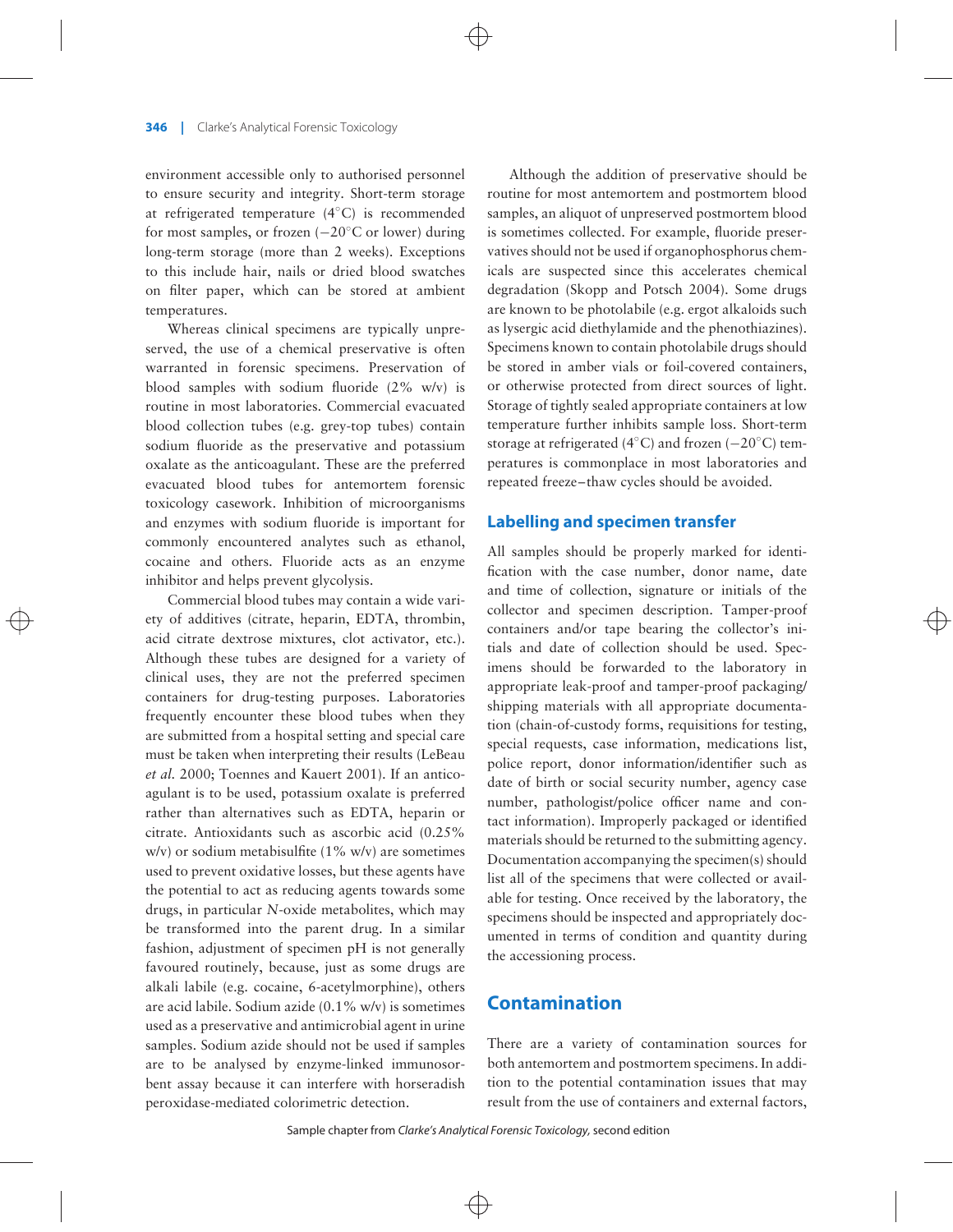a number of important exogenous and endogenous sources of contamination should be considered.

# **Exogenous contaminants**

Specimens collected into plastic containers are sometimes susceptible to phthalate interferences. Numerous plasticiser interferences such as dibutylphthalate may co-extract and interfere with analytical detection by gas-chromatographic or mass-spectrometric techniques, yielding characteristic phthalate ions. All plastic containers should be evaluated prior to widespread implementation. It should be noted that contamination from phthalates may occur during the analytical process through use of disposable pipette tips, solvent containers, solid-phase extraction cartridges, tubing and numerous other sources. However, environmental exposure to these substances from household items, food, beverages and other sources can produce detectable quantities of phthalate esters or their metabolites in biological specimens including blood, serum, urine and breast milk (Silva *et al*. 2005; Högberg et al. 2008).

Embalming fluids, which typically contain a variety of alcohols and aldehydes, are a potential source of contamination in postmortem casework. These fluids not only dilute any remaining fluid in the body, but also alter drug distribution in remaining tissues. Another potential source of contamination comes from reusable syringes and containers for postmortem specimen collection. Some cleaning fluids that are used for syringes may contain alcohols that can compromise the analysis of volatiles. This highlights the importance of analysing specimens from multiple sites and using disposable syringes wherever possible.

The principal concern with antemortem contamination arises from the intentional manipulation of the sample to mask the presence of drugs. This typically involves the substitution, dilution or adulteration of the biological specimen with a foreign substance. Donor manipulation occurs most frequently with urine samples in workplace drug-testing situations (see Chapter 5). As a result, specimen validity testing is required in some drug-testing programmes such as for federal employees under US Department of Health and Human Services (DHHS) guidelines (or EWDTS or UKWDT guidelines). Initially, adulteration of urine for drug-testing purposes involved the use of crude household items such as soap, bleach, vinegar, ammonia or cleaning fluids. Although these substances met with some success, a wide variety of commercial adulteration reagents and kits is now widely available (Dasgupta 2007). A summary of *in vitro* adulteration agents is provided in Table 13.4. Some of the most popular commercial products

| Table 13.4 In vitro adulteration agents |
|-----------------------------------------|
| • Ascorbic acid                         |
| · Alcohols                              |
| · Amber-13 (hydrochloric acid)          |
| · Ammonia                               |
| $\bullet$ Bleach                        |
| · Clear Choice (glutaraldehyde)         |
| · Detergent or soap (surfactant)        |
| • Drano                                 |
| · Ethylene glycol                       |
| $\bullet$ Gasoline                      |
| · Glutaraldehyde                        |
| · Hydrogen peroxide                     |
| · Klear (potassium nitrite)             |
| · Lemon juice                           |
| • Liquid soap                           |
| • Lime-A-Way                            |
| · Mary Jane Super Clean 13 (surfactant) |
| $\bullet$ Salt                          |
| · Stealth (peroxide/peroxidase)         |
| · THC-Free (hydrochloric acid)          |
| · UrinAid (glutaraldehyde)              |
| · Urine Luck (chromium VI, oxidant)     |
| · Vanish                                |
| • Vinegar                               |
| • Visine                                |
| $\bullet$ Water                         |

• Whizzies (sodium nitrite)

Source: Kerrigan and Goldberger (2005).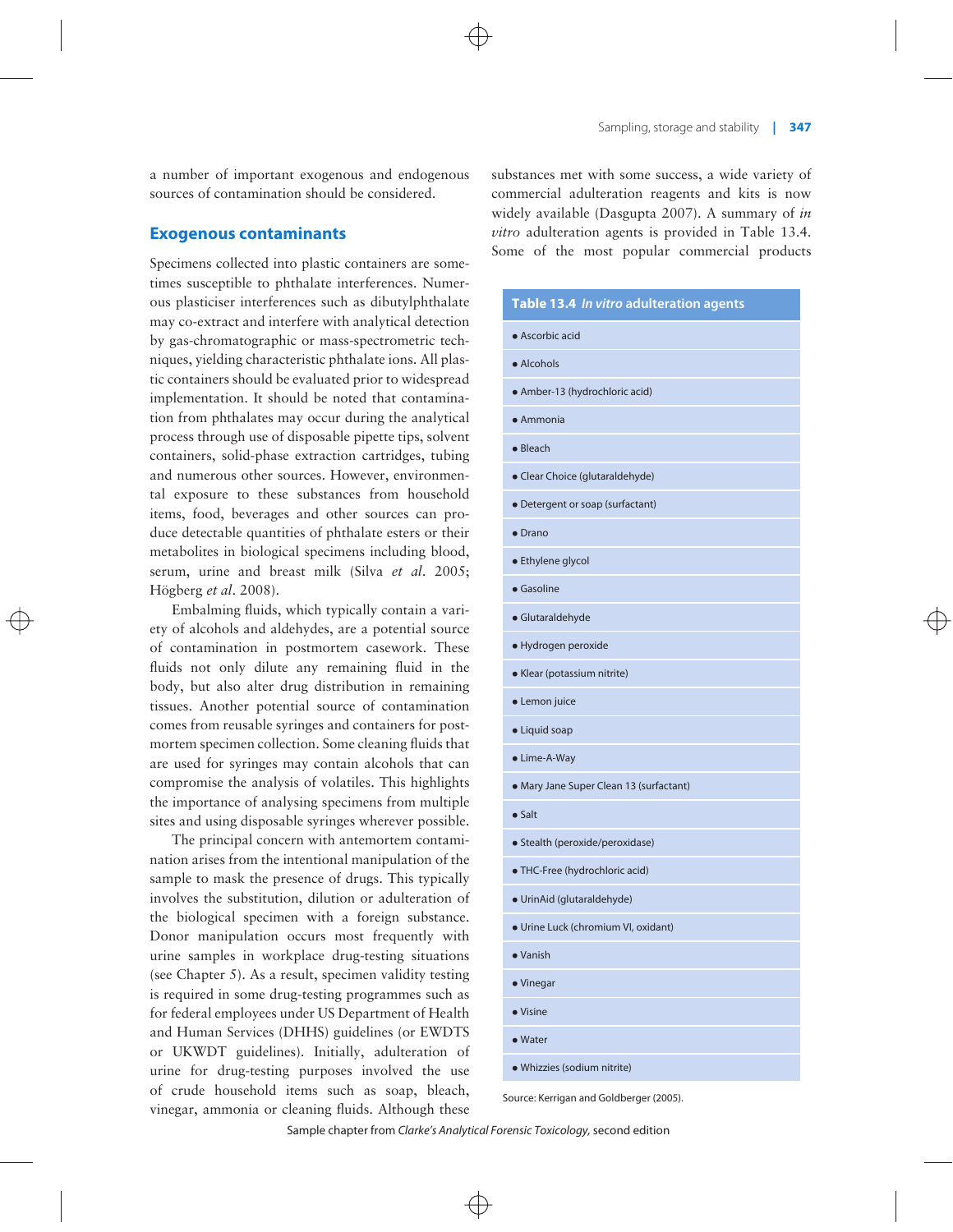#### **348** | Clarke's Analytical Forensic Toxicology

contain glutaraldehyde (fixative), pyridinium chlorochromate (PCC) or chromium(VI)-containing species (oxidant), nitrite (oxidant) or peroxide/ peroxidase. In general, *in vitro* adulteration can interfere with presumptive immunoassay tests, with the intention of producing false-negative results. However, some agents have the potential to interfere with confirmatory tests such as gas chromatography–mass spectrometry (GC-MS) as well. Although this is less likely, studies have shown that some reagents may produce lower than expected or negative results for some analytes. Adulteration-detection products are available commercially. On-site or dipstick tests are available for nitrite, glutaraldehyde, pH, specific gravity, creatinine, bleach, PCC and oxidants.

Specimen dilution or *in vivo* adulteration by ingestion of a substance to mask the presence of drugs is also encountered. This is commonly achieved by the ingestion of large quantities of fluid prior to the test or by administration of a diuretic. Examples of *in vivo* adulteration agents are given in Table 13.5. Urine specimen substitution or dilution can be detected if specimen validity tests are performed. A specimen may be considered invalid if the pH is between 3 and 4.5 or between 9 and 11. It may be adulterated if the pH is less than 3 or greater than 11. The normal temperature range is 32–38◦ C. A specimen is considered dilute if the creatinine concentration is less than 200 mg/L and the specific gravity is less than 1.003. (Numbers differ slightly under EWDTS or UKWDT guidelines.)

Other sources of contaminants or unexpected analytes include pyrolytic breakdown products due to thermal degradation of drugs. These may be present due to pyrolysis during administration of the drug (e.g. anhydroecgonine methyl ester following crack cocaine use) or occasionally *in situ* during analysis if conditions are not properly controlled or evaluated. Other sources of contamination may arise from pharmaceutical impurities or adulterants and cutting agents that are incorporated into illicit drugs prior to sale.

# **Medical artefacts**

Clinical therapy can sometimes produce medical artefacts that complicate toxicological findings. Medical artefacts are most common in postmortem cases where infusion pumps may continue to run after

# **Table 13.5** *In vivo* **adulteration agents**

#### **Diuretics**

#### **Prescription**

- Thiazides **and** thiazide-like drugs (e.g. hydrochlorothiazide, metolazone)
- Carbonic anhydrase inhibitors (e.g. acetazolamide)
- Loop diuretics (e.g. bumetanide, furosemide, torsemide)
- Osmotic diuretics (e.g. mannitol)

| Over the counter (OTC)                                         |
|----------------------------------------------------------------|
| • Aqua-Ban                                                     |
| · Diurex                                                       |
| $Eem-1$                                                        |
| $\bullet$ Midol                                                |
| • Pamprin                                                      |
| • Premsyn PMS                                                  |
| Other                                                          |
| • Alcoholic beverages                                          |
| • Xanthines (e.g. caffeine, theophylline, 8-bromotheophylline) |
| · Herbals and aquaretics (e.g. golden seal root, juniper)      |

Source: Kerrigan and Goldberger (2005).

death, introducing high concentrations of drug in local body compartments. Access to hospital records and case information, and collection of peripheral blood, vitreous fluid and liver are particularly important in these types of cases. Other sources of medical artefacts may include organ harvesting drugs such as the calcium-channel blocker verapamil, or papaverine, which is used to inhibit vasoconstriction during transplantation surgery.

If living patients are administered fluids (e.g. saline) during clinical care, blood is only contaminated (diluted) with the infusion solution if it is collected downstream from the intravenous line. Blood circulation and equilibrium with tissues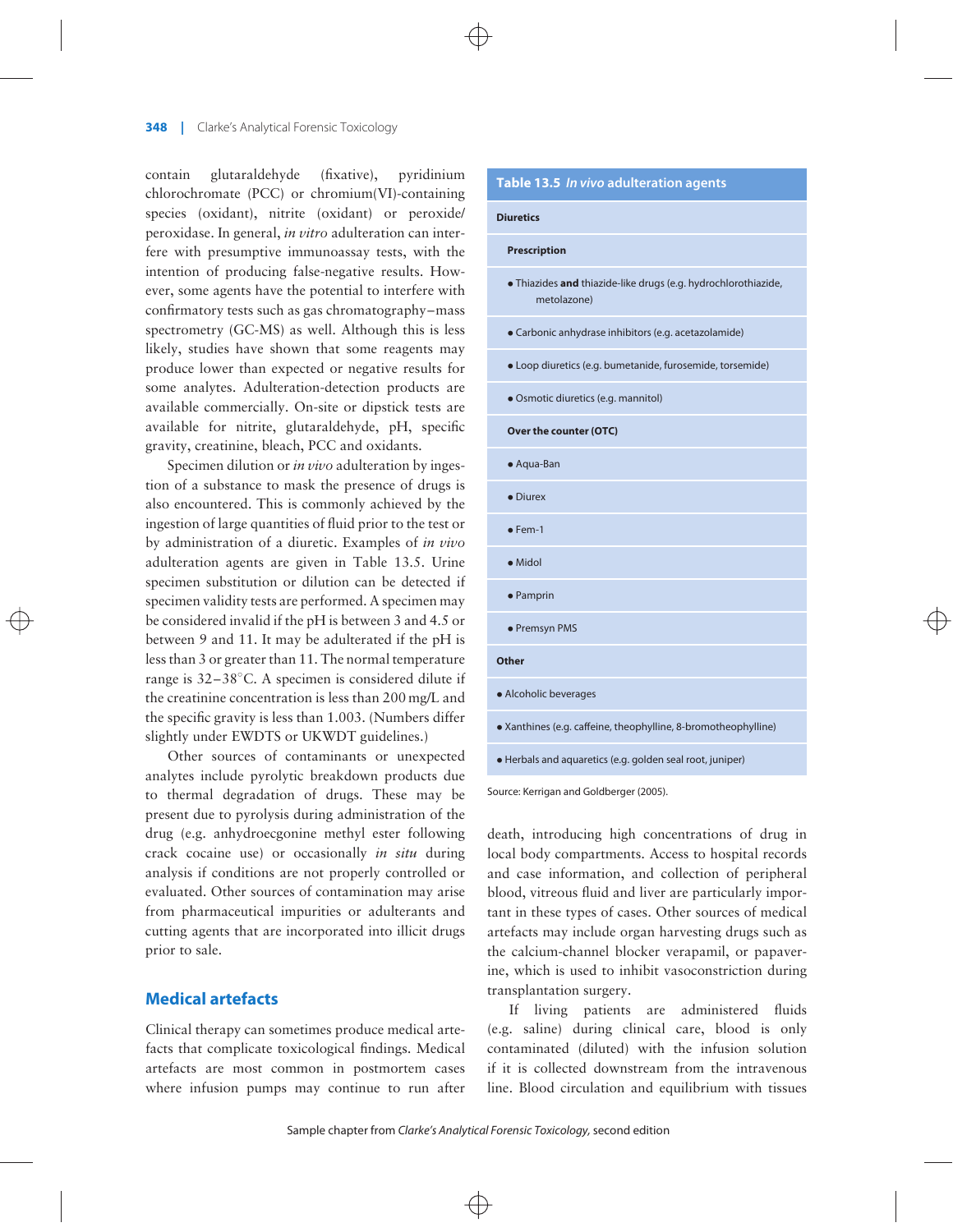is rapid, so the administration of fluids does not usually influence drug or alcohol concentrations in blood if normal precautions are taken. If downstream collection is suspected, careful review of the medical records and/or measurement of the haematocrit to determine specimen dilution may be necessary.

# **Endogenous contaminants, artefacts and interferences**

By their very nature, all biological specimens are subject to endogenous interferences, regardless of whether or not they are derived from living or deceased persons. More complex biological specimens such as blood, tissue or meconium will require more extensive sample preparation to remove these interferences than less complex matrices such as vitreous humour, cerebrospinal or oral fluid. In general, however, antemortem specimens are somewhat less susceptible to endogenous artefacts or contaminants. Ethanol, GHB, carbon monoxide, cyanide and other short-chain alcohols can be metabolically produced *post mortem* (Skopp 2004). The formation of toxicologically significant concentrations of cyanide in postmortem tissue (Lokan *et al*. 1987) has been attributed to the conversion of thiocyanate to cyanide and the breakdown of protein (Curry *et al*. 1967). Although in some circumstances ethanol can be produced *in situ* in unpreserved antemortem fluids, the same is true to a far greater extent in postmortem specimens, particularly blood. Likewise, GHB is present in antemortem fluids at very low concentrations in the absence of a serious genetic disorder such as GHBuria (Knerr *et al*. 2007). Differentiation of exogenous and endogenous GHB is complicated by specimen type, storage conditions, preservative and other factors. Many laboratories use a cut-off concentration to help differentiate the two, for example 10 mg/L in urine (Kerrigan 2002; LeBeau *et al*. 2007). Concentrations of GHB may increase in urine during storage, upon collection and storage of unpreserved blood, or in citrate-buffered antemortem blood (LeBeau *et al*. 2000). Although preserved antemortem blood GHB concentrations are typically lower than those in urine, numerous studies have shown forensically significant concentrations of GHB in postmortem blood. Postmortem urine and vitreous fluid appear to be less susceptible to this increase.

Major changes that occur after death produce autolytic changes and putrefaction by microorganisms. Invasion of microorganisms, particularly from the gastrointestinal tract into tissues and body fluids, occurs within hours at ambient temperature. Lipids, carbohydrates and proteins are hydrolysed by microbial enzymes, the pH of blood steadily increases, and the putrefactive amines, tyramine, tryptamines, phenethylamines and other endogenous substances are liberated.

Trauma is a non-preventable source of contamination in postmortem forensic toxicology. Rupture of organs or compartments within the body can compromise quantitative drug analyses owing to the mixing of fluids (e.g. of gastric contents with blood) or from the microbial action that occurs as a result. Postmortem alcohol production can also result in detectable quantities of ethanol as an artefact. Glycolysis and the presence of yeasts and microorganisms can convert a variety of postmortem substrates to ethanol. Although concentrations are typically low (*<*0.7 g/L), concentrations of 2 g/L and higher have been reported (Zumwalt *et al*. 1982; O'Neal and Poklis 1996). Postmortem alcohol production is influenced by many factors, including the time between death and sampling, environmental conditions (temperature, humidity, location), external factors (traumatic injury, incineration), the availability of an ethanol substrate and the extent to which microorganisms are available. Vitreous humour and urine provide complementary information that may assist with the interpretation of results. This highlights the importance of collecting a variety of specimens *post mortem*. Other short-chain alcohols can be produced by microorganisms *in situ*. Isopropanol has been documented as a postmortem artefact, particularly in drowning victims. Putrefaction can also complicate carbon monoxide determination in postmortem blood. Increases in the apparent concentration of carboxyhaemoglobin have been documented owing to the formation of methaemoglobin, a decomposition product that can interfere with spectrophotometric determination. Preservation of postmortem blood (and storage in the dark at 4◦ C or lower) has been recommended (Skopp 2004).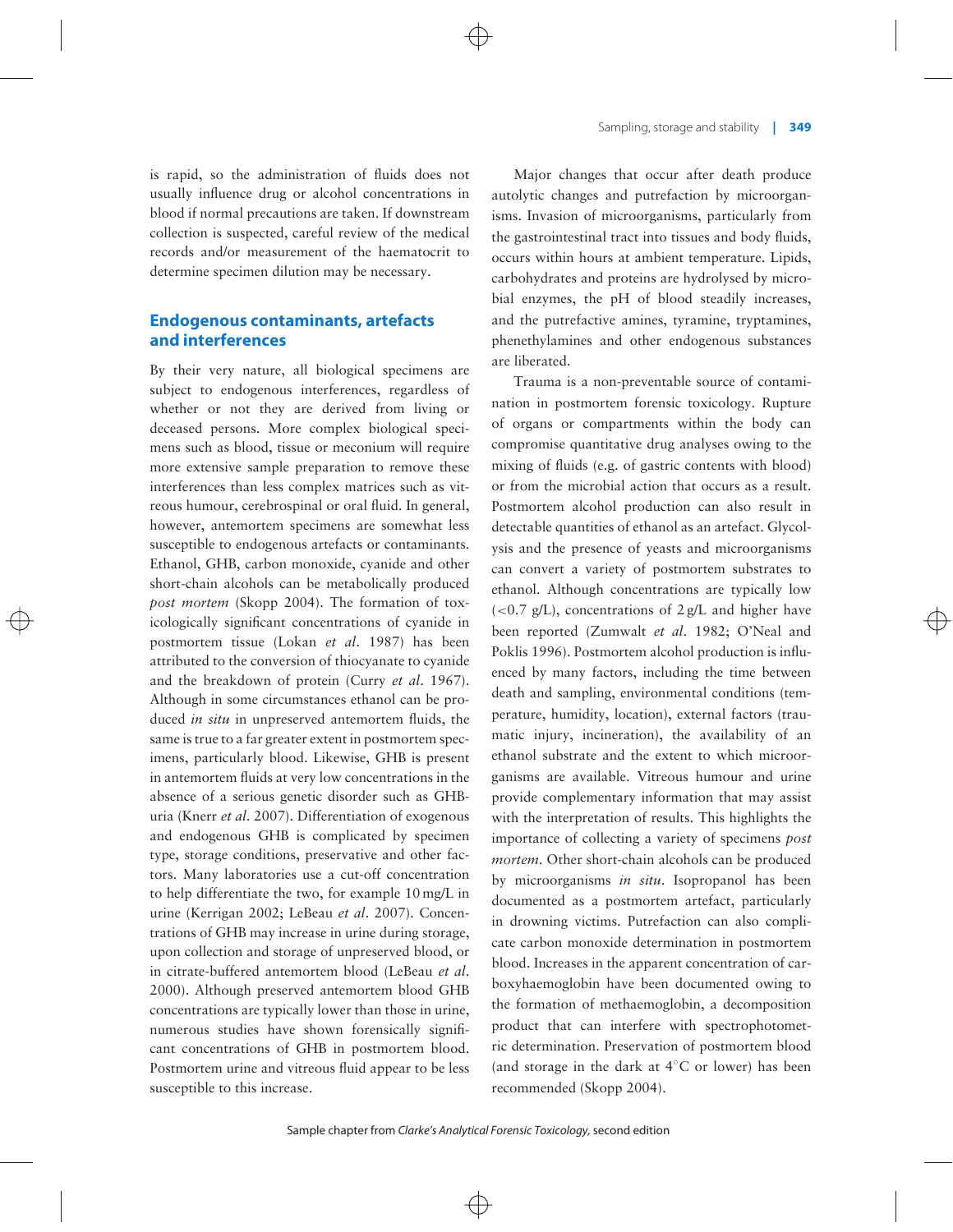# **Stability**

Drug stability can be influenced by many factors including the physicochemical properties of the drug, characteristics of the specimen or matrix, tendency to conjugate/deconjugate, specimen collection procedure (e.g. contamination with microorganisms), container selection (e.g. oxidation, adsorption), and the use of preservatives or other additives.

The majority of published drug stability studies focus on antemortem or non-biological matrices. Scientific findings for biological specimens are complex because drug instability is often matrix dependent and influenced by factors such as specimen pH and the presence of other substances in addition to external factors. In general, drug instability in any toxicological specimen is due to metabolic degradation, chemical transformation, or a combination of both (e.g. cocaine).

Drug stability in postmortem matrices poses an added level of complexity because conditions are less controlled and degradation of analytes may be accelerated owing to putrefactive decomposition, microbial invasion and the increased presence of bacteria, for example, the bacterial enzymatic conversion of morphine glucuronides to free morphine in blood (Carroll *et al*. 2000), and the bioconversion of nitrobenzenes by enteric bacteria (Robertson and Drummer 1998).

After a specimen has been collected, enzymes may remain active and continue to degrade or transform the drug *in vitro*. This process may take place *post mortem* inside the body, or after postmortem or antemortem specimens have been collected, during transportation to the laboratory and during storage. This is particularly important with esterases, which may further hydrolyse drugs post-collection unless they are inhibited by a preservative.

In general, drug instability arises as a result of moieties or functional groups that are susceptible to transformation, such as esters (e.g. 6-acetylmorphine, cocaine, acetylsalicylic acid), sulfur-containing drugs, photolabile drugs (e.g. phenothiazines, midazolam, lysergic acid diethylamide) or those with functional groups that are readily oxidized or reduced. Although instability typically leads to decreases in drug concentration, this is not always the case. Conjugated drugs, such as the glucuronides may deconjugate under some conditions, increasing the concentration of free drug.

Depending on the collection, storage conditions, use of preservative, container type, matrix and other factors, the concentration of a drug at the time of assay may not be identical to the concentration at the time of collection. All toxicological results should be interpreted within this context.

Some drugs also exhibit a degree of thermal instability. This is a consideration for drugs that are subjected to elevated temperatures during administration (e.g. by smoking) and during analysis (e.g. by GC-MS). Pyrolysis products may be indicative of smoking if it can be shown that they are not produced during analysis, for example: anhydroecgonine methyl ester (AEME) following the use of crack cocaine; 1-phenyl-cyclohexene following phencyclidine (PCP) use; and transphenyl propene following methamfetamine use.

Ideally, drug stability should be evaluated in a number of ways: long-term stability in the specimen or matrix of interest; the effect of freeze– thaw cycles; short-term stability (typically refrigerated); and bench-top (room temperature) stability. The kinetic variables governing instability are often matrix and temperature dependent and an understanding of any one of these (e.g. long-term stability of a particular drug in blood) does not necessarily imply predictable results under different conditions (i.e. short-term storage of the drug in urine).

It should be noted that, although there are many published studies and reviews of drug stability, these tend to focus on long- or short-term storage in common matrices such as blood, urine, serum or plasma. As the number of drugs of interest continues to grow and the variety of specimens becomes more diverse, the scientific literature becomes somewhat limited in terms of drug stability. The stability of drugs in nontraditional and non-biological matrices is beyond the scope of this discussion, but investigations in this area are ongoing. These include studies of the stability drugs in dry stains of biological origin (DuBey and Caplan 1996), in formaldehyde solutions following embalming (Tracy *et al*. 2001), and in hair fibres after exposure to cosmetic treatment such as bleaching, perming or straightening (Pötsch and Skopp 1996). Drug stability data are often confounded by the fact that a considerable number of studies report instability as an incidental or anecdotal finding, rather than as part of a formalised and well-designed investigation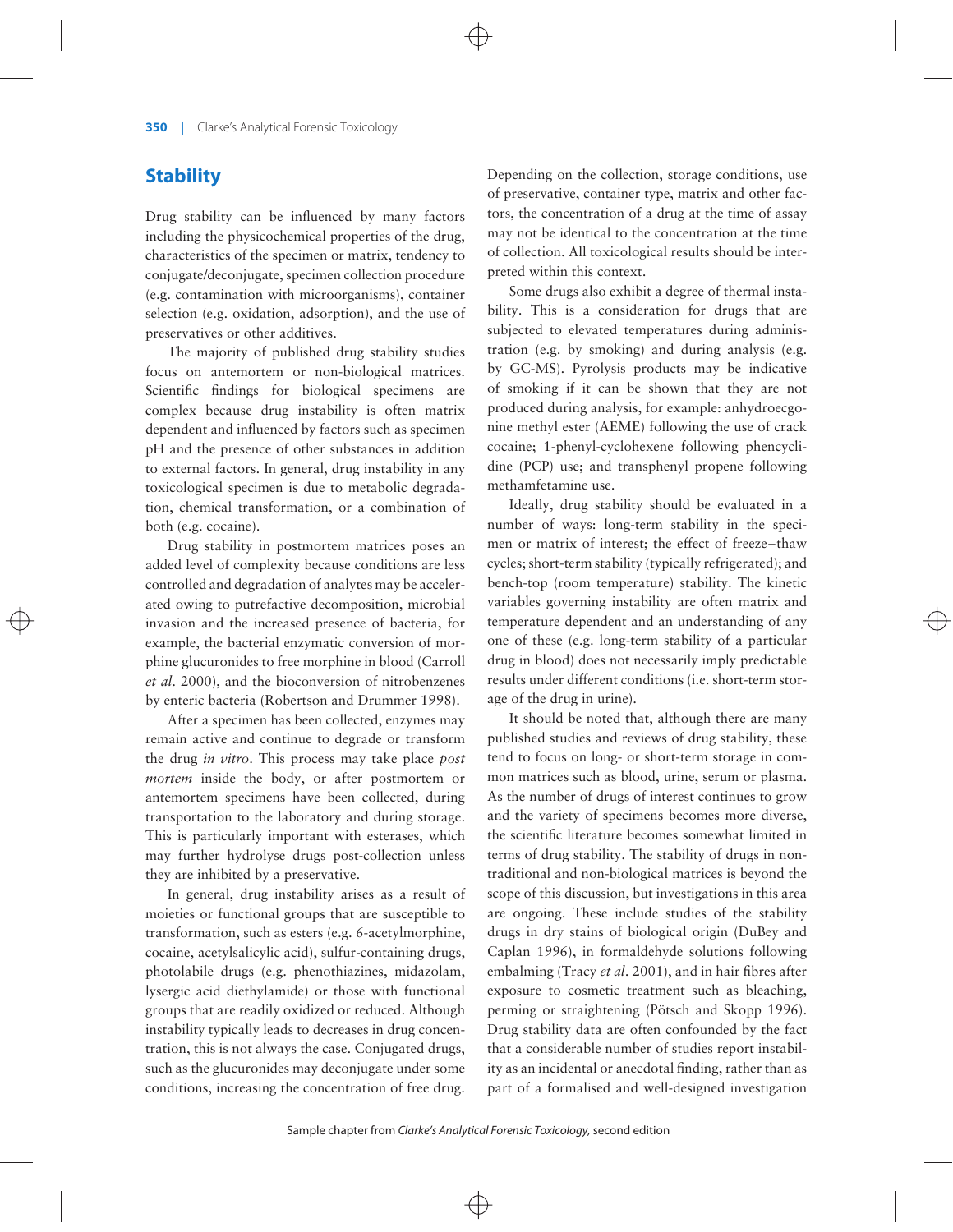of stability. Guidelines for conducting stability experiments and the statistical evaluation of the results have been reviewed (Peters 2007).

Of all of the most commonly encountered drugs, cocaine is certainly the most notorious in terms of instability. Nevertheless, the vast majority of drugs are relatively stable or moderately so to the extent that one can make reasonable assumptions when interpreting the results. Stability for some of the most frequently encountered drugs is summarised below.

# **Amfetamines**

Methamfetamine and amfetamine in urine samples preserved with sodium fluoride (1% w/v) were stable during long-term storage at −20◦ C for at least a year (Moody *et al*. 1999). A long-term study of whole blood stored over 5 years at room temperature showed erratic but significant decreases in methamfetamine between 3 months and 5 years of storage, ranging from 9% to 38% (Giorgi and Meeker 1995). Results suggested that amfetamine was perhaps less stable than methamfetamine. Samples were collected into 10-mL grey-top Vacutainer tubes with sodium fluoride (100 mg) and potassium oxalate (20 mg). Although both drugs are considered to be moderately stable, storage of blood samples at room temperature is not advised owing to the production of interfering substances.

The overall stability of the amfetamine class extends to many of the designer amfetamines, for example, 3,4-methylenedioxymethamfetamine (MDMA), 3,4-methylenedioxyamfetamine (MDA) and 3,4-methylenedioxyethylamfetamine (MDEA). Stability of these drugs was investigated in urine, blood and water for 21 weeks at  $-20^{\circ}$ C, 4 $^{\circ}$ C and 20◦ C (Clauwaert *et al*. 2001). Although all drugs were stable at −20◦ C, results were compromised in blood samples at 5 and 13 weeks when stored at 20◦ C and 4◦ C, respectively, owing to matrix degradation and interfering substances.

# **Cannabinoids**

Decreases in cannabinoid concentrations in refrigerated and frozen samples are largely attributed to oxidative losses, temperature effects or lipophilic binding to containers. THC may decompose when exposed to air, heat or light. It can undergo hydrolysis to cannabidiol, or be oxidised to cannabinol as a result of exposure to air or acidic conditions. THC has been reported to be stable in refrigerated blood for 6 months and at room temperature for 2 months (Johnson *et al.* 1984). Binding of THC to hydrophilic surfaces, such as storage containers or rubber stoppers should be considered. For example, THC stored in blood collected in unsilanised glass tubes was stable for 4 days at room temperature and 4 weeks at −20◦ C. By comparison, similar samples stored in polystyrene tubes showed 60–100% decreases in concentration (Christophersen 1986). The principal metabolite shows greater stability than the parent drug. In one study, 11-nor-9-carboxy- $\Delta^9$ tetrahydrocannabinol (THCA) was stable in frozen urine preserved with sodium fluoride (1% w/v) for a year (Moody *et al*. 1999). However, this study used silanised glassware for urine sample storage, which may not be typical of storage containers for actual casework. Loss of THCA in urine is largely attributed to adsorption, or from foaming of the sample, which can account for losses as high as 89% (Dextraze *et al*. 1989). The use of a de-foaming agent (e.g. 2-octanol) can reverse these losses, but such use is not routine. It has been suggested that, although the adsorptive losses of THCA from urine stored in plastic containers take place quickly (within an hour of collection), they are not significant enough to compromise the analysis (Stout *et al*. 2000). Furthermore, adsorptive losses of THCA in urine may be pH dependent, with greater losses occurring at acidic pH (Jamerson *et al*. 2005).

Deconjugation of cannabinoids, such as THCAglucuronide, to THCA should also be considered (Skopp and Potsch 2004). Hydrolysis of the acylglucuronide results in increased concentration of the unconjugated metabolite. THCA-glucuronide was unstable in urine at 4◦ C and above, and at increasing urinary pH (Skopp 2004). Studies suggest that THCA-glucuronide is less stable in plasma than in urine (Skopp and Potsch 2002). Although no significant losses in THCA-glucuronide were seen in plasma or urine stored at −20◦ C, instability was documented following storage of plasma and urine at refrigerated and room temperature, in some cases within 2 days (Skopp and Potsch 2002).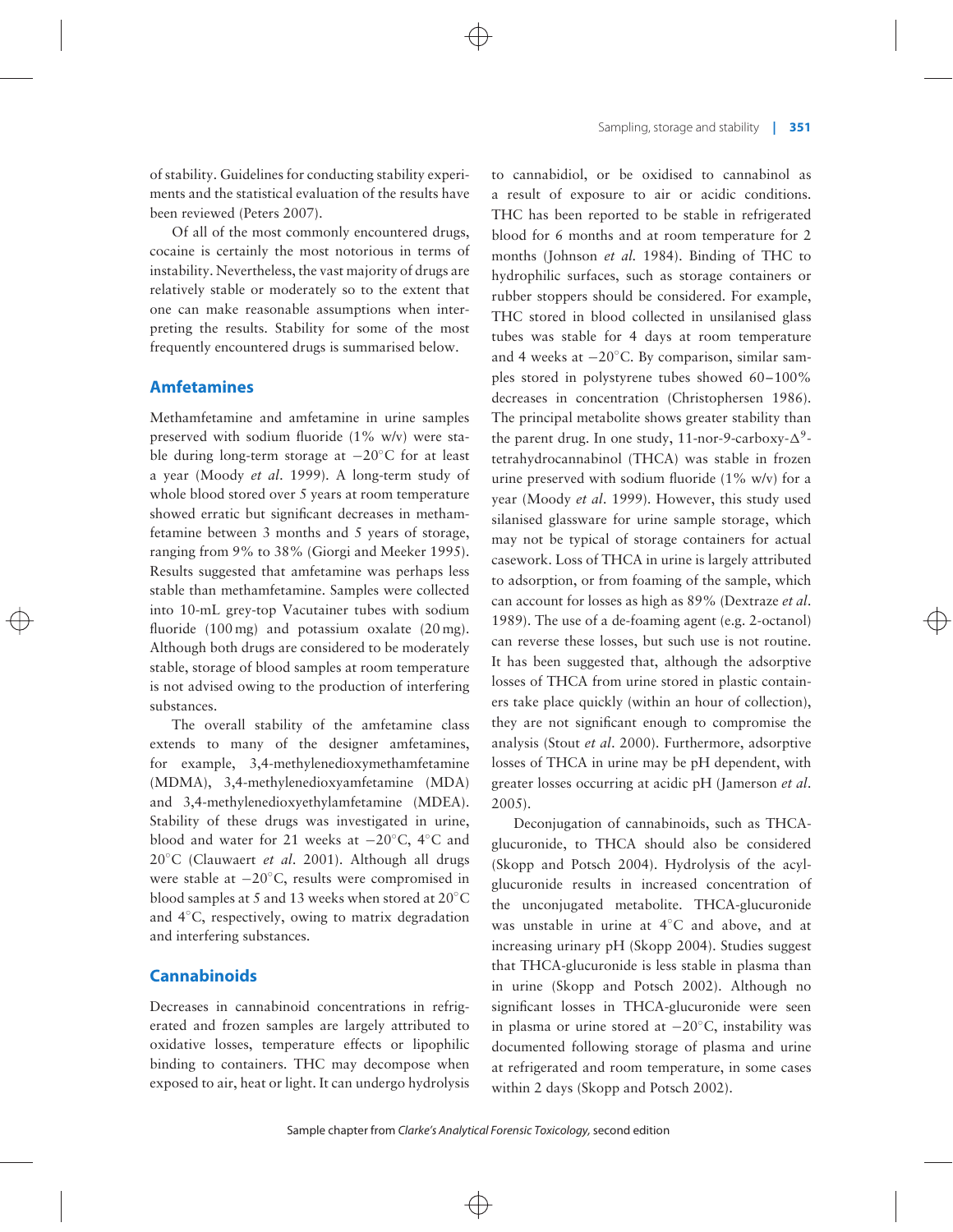# **Opioids**

6-Monoacetylmorphine (6-MAM) is a labile metabolite of diamorphine due to hydrolysis of the ester bonds. It may undergo deacetylation to morphine during storage. Buprenorphine, codeine, fentanyl, hydromorphone, methadone, morphine, oxycodone, oxymorphone and tramadol were all stable in frozen plasma stored for almost 3 months and subjected to two freeze– thaw cycles (Musshoff *et al*. 2006). Free concentrations of morphine, codeine and methadone were moderately stable in frozen urine preserved with sodium fluoride over a year (Moody *et al*. 1999). However, total morphine concentrations under similar conditions may be less stable (Moriya and Hashimoto 1997). Long-term storage in preserved whole blood stored at room temperature showed significant increases and decreases (Giorgi and Meeker 1995) over 1 to 5 years. These results suggest important differences in stability between free and conjugated species.

The stability of glucuronidated morphine is of importance because ratios of free and total morphine are sometimes used for interpretive purposes. Marked differences in glucuronide stability exist between antemortem and postmortem blood. Morphine-3 glucuronide was stable in refrigerated antemortem blood preserved with sodium fluoride, but unstable in postmortem blood under the same conditions (Carroll *et al*. 2000). Hydrolysis of the glucuronidated species to free morphine increases with temperature, storage time and degree of putrefaction. Other studies have confirmed the stability of morphine-3-glucuronide in refrigerated antemortem blood and plasma for up to 6 months (Skopp *et al*. 2001). Storage of postmortem specimens at −20◦ C prevented *in vitro* hydrolysis of the glucuronide.

# **Phencyclidine**

Studies suggest that PCP is a relatively stable drug, even when stored in blood at room temperature for up to 18 months (Levine *et al*. 1983). However, significant decreases in concentration were measured in preserved blood at room temperature over 5 years (Giorgi and Meeker 1995).

# **Cocaine**

Of all of the common drugs of abuse, cocaine is certainly notorious in terms of stability. Both chemical and enzymatic transformations occur to produce hydrolytic products. Spontaneous conversion of cocaine to benzoylecgonine (BE) via the ester linkage occurs at physiological and alkaline pH. At pH 5, there were no measurable decreases in cocaine concentration at 40◦ C after 21 days, compared with a decrease of 40 to 70% in urine at pH 8 (Baselt 1983). Ester linkages have a tendency to be alkali labile, and as a result the chemical transformation of cocaine to BE is increasingly favourable as the pH of the matrix increases. Although the addition of preservative does not prevent chemical hydrolysis, the kinetics can be inhibited by storage of samples at low temperature, or by pH adjustment. The latter is not favoured in routine casework because of the possibility that acid-labile drugs might also be present. Liver methylesterases are largely responsible for the enzymatic transformation of cocaine to BE and plasma pseudocholinesterase for the conversion of cocaine to ecgonine methyl ester (EME). Addition of a cholinesterase inhibitor such as sodium fluoride and reduced temperature are important precautions. Both BE and EME undergo further transformation to ecgonine, a polar metabolite. In unpreserved blood, hydrolysis of the phenyl ester predominates, yielding EME. Addition of sodium fluoride inhibits the production of EME but does not prevent chemical hydrolysis of cocaine to BE. Cocaine in blood stored at 4◦ C was undetectable within 3 days in the absence of preservative, and only 40 to 60% of the cocaine was detected in preserved blood and plasma after 21 days (Baselt 1983). There have been numerous studies on the stability of cocaine and its metabolites in various media, and comprehensive stability studies are available (Isenschmid *et al*. 1989). In unpreserved blood, cocaine is hydrolysed to EME, whereas transformation to BE predominates in preserved blood. Although BE exhibits greater stability than cocaine, decreases in concentration are largely due to further hydrolysis to ecgonine. BE was shown to be stable in preserved urine for a period of at least 1 year when stored at −20◦ C (Moody *et al*. 1999).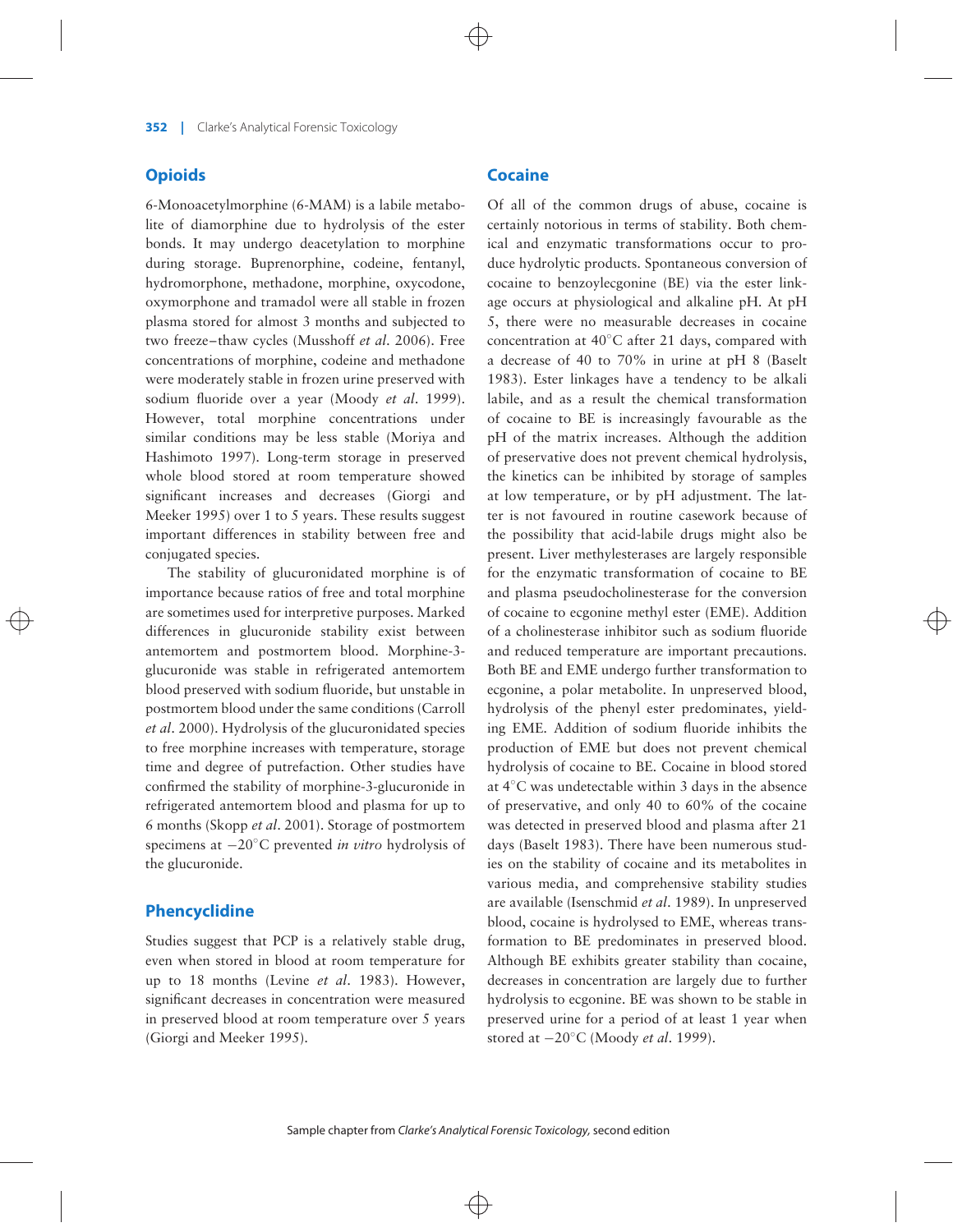Chemical hydrolysis of cocaine during analysis should also be considered. Liquid–liquid and solidphase extractions of cocaine and metabolites from biological specimens routinely employ alkaline conditions during extraction or elution steps. These conditions may result in chemical hydrolysis of cocaine to BE as an artefact of analysis. Minimising the duration of exposure and appropriate use of deuterated internal standards is recommended.

# **Antidepressants**

Studies in serum have shown the tricyclic antidepressants to be moderately stable. Amitriptyline, imipramine, clomipramine and doxepin are relatively stable in serum samples stored at −25◦ C for 3 to 6 months or at 4◦ C for 7 days (Rao *et al*. 1994). Newer antidepressants, including reboxetine, sertraline and venlafaxine, were also stable in frozen plasma. Significant decreases in concentration were seen for sertraline, desmethylsertraline and reboxetine when stored at room temperature for more than 7 days (Heller *et al*. 2004). Atomoxetine, citalopram, fluoxetine, mirtazepine and paroxetine have also shown moderate long-term stability when frozen (Peters 2007).

# **Neuroleptics**

Among the newer atypical neuroleptics, quetiapine and olanzapine have been shown to exhibit significant instability at room temperature (Heller *et al*. 2004). Although both were stable for a few days, quetiapine concentrations decreased by as much as 50% after 14 days and olanzapine was undetected in some samples. However, the majority of neuroleptic drugs, including olanzapine and quetiapine, were stable in frozen plasma at −20◦ C for 1 month after three freeze– thaw cycles (Kratzsch *et al*. 2003). Phenothiazines exhibit a pH-dependent photosensitivity. Furthermore, increases in chlorpromazine and thioridazine concentrations in patient samples have been documented and may be attributed to a conversion of the metabolite back to the parent drug during storage (Davis *et al*. 1977; Holmgren *et al*. 2004).

#### **Benzodiazepines**

Benzodiazepines including alprazolam, chlordiazepoxide, clonazepam, diazepam, flunitrazepam, flurazepam, lorazepam, midazolam, nitrazepam, nordiazepam, oxazepam, temazepam and triazolam were stable in plasma for 1 month at −20◦ C (Kratzsch *et al*. 2004). Diazepam was found to be stable in blood stored at room temperature or refrigerated over a period of 5 months (Levine *et al*. 1983). In contrast, diazepam and temazepam were unstable in postmortem blood under putrefying conditions. In general, benzodiazepines with a nitro group (e.g. clonazepam, nitrazepam, flunitrazepam) are among the most unstable owing to reduction of the nitro group. Additives that inhibit reduction (e.g. 2% w/v sodium metabisulfite) slow the degradation. Postmortem conversion of nitrobenzodiazepines to their respective 7-amino breakdown products may also occur as a result of anaerobic bacterial action (Robertson and Drummer 1995, 1998). Chlordiazepoxide, which contains an *N*-oxide functionality, is also unstable in whole blood. At room temperature, chlordiazepoxide rapidly decreased and was undetectable by day 8 (Levine *et al*. 1983). Sodium fluoride inhibits the degradation of chlordiazepoxide to nordiazepam and demoxepam, but does not completely prevent it. Storage at low temperatures, preferably frozen, is recommended (Drummer and Gerostamoulos 2002; Peters 2007).

# **Lysergide**

Lysergide (LSD) is photolabile, and specimens suspected of containing LSD should be protected from the light. Decreases in drug concentration have been documented in blood, serum and urine, with and without sodium fluoride. In one study, however, LSD concentrations in urine were stable for 4 weeks at room and refrigerated temperatures (Francom *et al*. 1988).

# **Ethanol**

During storage, ethanol concentrations may increase or decrease. Ethanol losses are largely attributed to evaporation, chemical oxidation and microbial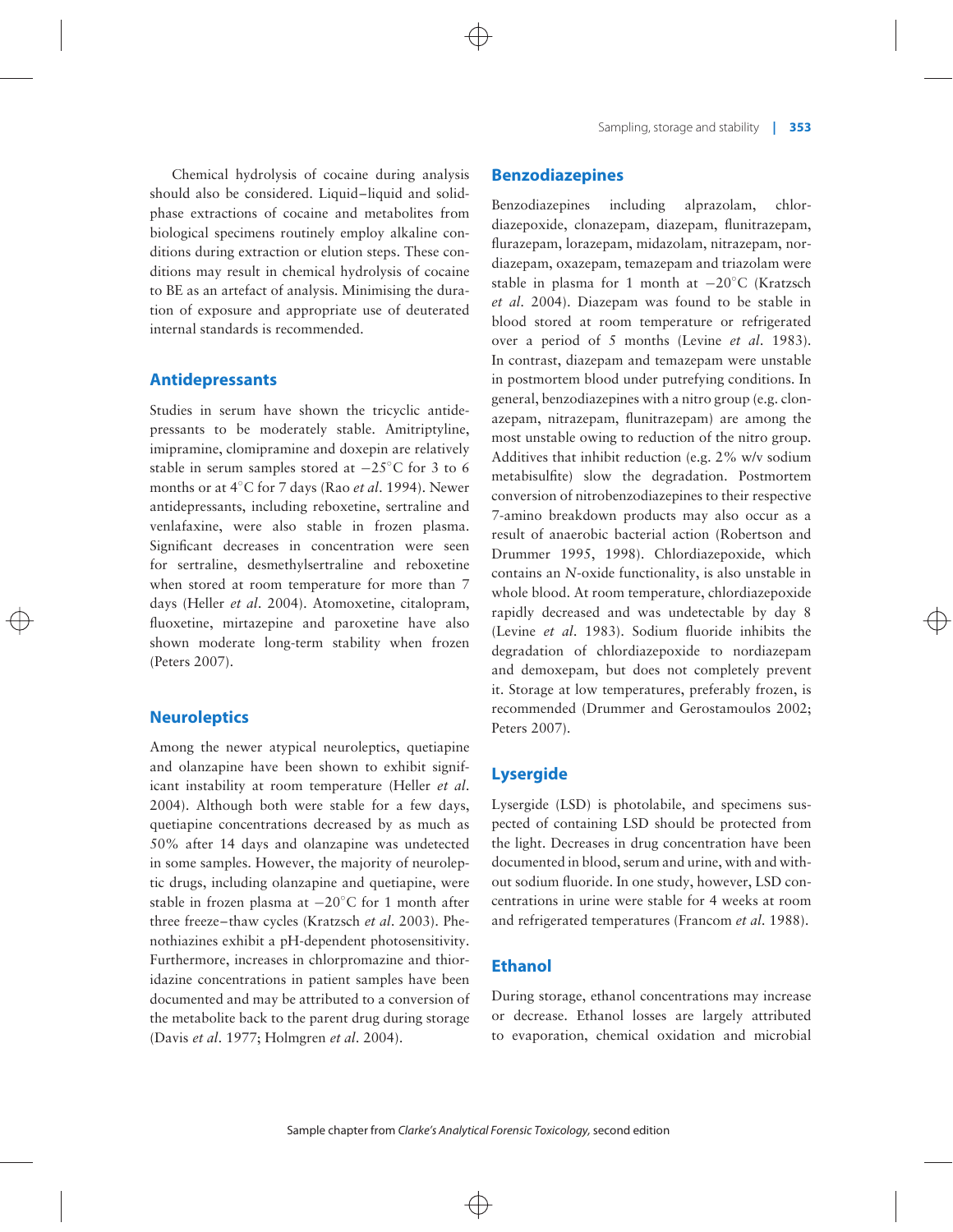#### **354 |** Clarke's Analytical Forensic Toxicology

consumption, whereas increases are largely due to microbial conversion of substrates to ethanol. Although measured increases in blood ethanol concentrations have been documented under some conditions, this is inhibited by the addition of sodium fluoride as preservative and storage at refrigerated temperatures. Ethanol was stable in fluoridated blood for 2 months at room temperature (Glendening and Waugh 1965). Even after storage for 1 to 3 years at room temperature, average decreases at room temperature were 0.4 g/L. Average losses following storage of blood at room temperature for 3 and 6.75 years were 0.19 and 0.33 g/L, respectively (Chang *et al*. 1984). In one study, loss of ethanol was evident in blood contaminated by *Pseudomonas*. Although this was not prevented by 1% sodium fluoride, increasing the quantity of preservative to 2% did prevent ethanol loss (Dick and Stone 1987).

Urine is less susceptible than blood to *in vitro* ethanol production except in rare instances. Urine samples treated with microorganisms known to produce ethanol did not produce increases in ethanol concentration greater than 0.2 g/L, even following incubation at 37◦ C (Blackmore 1968). The use of preservative and refrigeration of urine samples is effective in terms of maintaining ethanol stability. Exceptions have been noted, but are rare. For example, a dramatic increase in ethanol concentration was documented in the urine from a diabetic patient found to contain *Candida albicans*. The increase in ethanol concentration was also accompanied by a significant decrease in glucose concentration (Ball and Lichtenwalner 1979).

# **Gamma-Hydroxybutyric acid**

In addition to GHB being present in a variety of biological specimens as an endogenous substance, *in situ* production of GHB during storage has been documented and widely studied. In general, increases in GHB concentration are more pronounced in postmortem specimens. The concentration of GHB in an unpreserved postmortem blood sample stored under refrigerated conditions for 4 months approached 100 mg/L. GHB increases in postmortem urine are less pronounced and typically an order of magnitude lower, even in the absence of preservative (Berankova *et al*. 2006). Antemortem samples are much less susceptible to *in situ* production over time (Kerrigan

2002; LeBeau *et al*. 2007). Nevertheless, storage at refrigerated temperature, use of sodium fluoride as preservative and analysis at the earliest possible interval are recommended wherever possible.

# **References**

- Ball W, Lichtenwalner M (1979). Ethanol production in infected urine. *N Engl J Med* 301: 614.
- Baselt RC (1983). Stability of cocaine in biological fluids. *J Chromatogr* 268: 502–505.
- Berankova K *et al.* (2006). Gamma-hydroxybutyric acid stability and formation in blood and urine. *Forensic Sci Int* 161: 158–162.
- Blackmore DJ (1968). The bacterial production of ethyl alcohol. *J Forensic Sci Soc* 8: 73–78.
- Carroll FT et al. (2000). Morphine-3-D-glucuronide stability in postmortem specimens exposed to bacterial enzymatic hydrolysis. *Am J Forensic Med Pathol* 21: 323–329.
- Chang RB *et al.* (1984). The stability of ethyl alcohol in forensic blood specimens. *J Anal Toxicol* 8: 66–67.
- Christophersen AS (1986). Tetrahydrocannabinol stability in whole blood: plastic versus glass containers. *J Anal Toxicol* 10: 129–131.
- Cirimele V *et al.* (2002). Determination of chronic abuse of the anaesthetic agents midazolam and propofol as demonstrated by hair analysis. *Int J Legal Med* 116: 54–57.
- Clauwaert KM *et al.* (2000). Segmental analysis for cocaine and metabolites by HPLC in hair of suspected drug overdose cases. *Forensic Sci Int* 110: 157–166.
- Clauwaert KM *et al.* (2001). Stability study of the designer drugs 'MDA, MDMA and MDEA' in water, serum, whole blood, and urine under various storage temperatures. *Forensic Sci Int* 124: 36–42.
- Coe JI (1977). Postmortem chemistry of blood, cerebrospinal fluid, and vitreous humor. *Leg Med Annu* 1976: 55–92.
- Coe JI (1993). Postmortem chemistry update. Emphasis on forensic application. *Am J Forensic Med Pathol* 14: 91–117.
- Crouch DJ (2005). Oral fluid collection: the neglected variable in oral fluid testing. *Forensic Sci Int* 150: 165–173.
- Curry AS *et al.* (1967). The production of cyanide in post mortem material. *Acta Pharmacol Toxicol (Copenh)* 25: 339–344.
- Curtis J, Greenberg M (2008). Screening for drugs of abuse: hair as an alternative matrix: a review for the medical toxicologist. *Clin Toxicol (Phila)* 46: 22–34.
- Dasgupta A (2007). The effects of adulterants and selected ingested compounds on drugs-of-abuse testing in urine. *Am J Clin Pathol* 128: 491–503.
- Davis CM *et al.* (1977). Improved gas chromatographic analysis of chlorpromazine in blood serum. *Clin Chim Acta* 78: 71–77.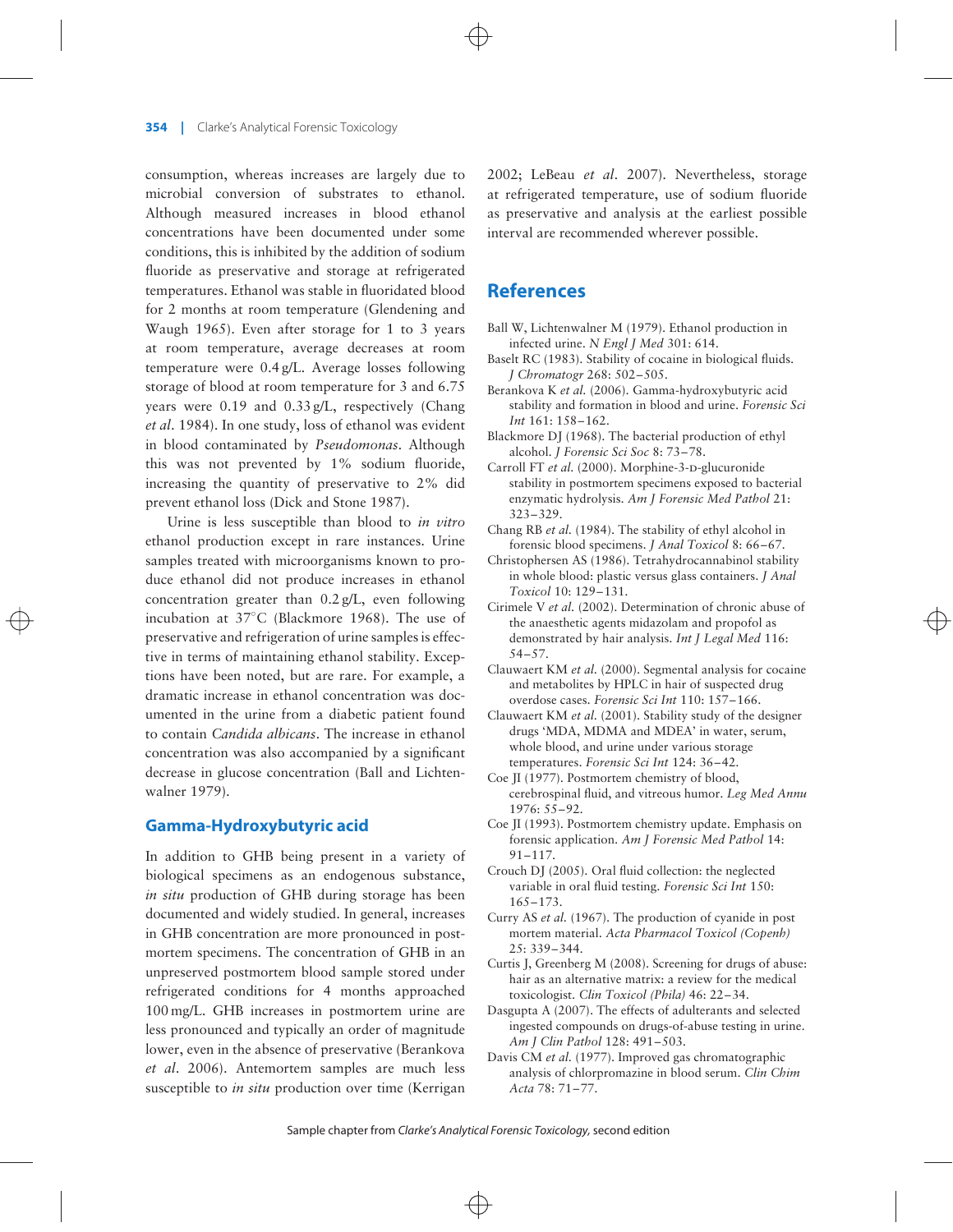- Dextraze P *et al.* (1989). Comparison of fluorescence polarization immunoassay, enzyme immunoassay, and thin-layer chromatography for urine cannabinoid screening. Effects of analyte adsorption and vigorous mixing of specimen on detectability. *Ann Clin Lab Sci* 19: 133–138.
- Dick GL, Stone HM (1987). Alcohol loss arising from microbial contamination of drivers' blood specimens. *Forensic Sci Int* 34: 17–27.
- Dinis-Oliveira RJ *et al.* (2010). Collection of biological samples in forensic toxicology. *Toxicol Mech Methods* 20: 363–414.

Drummer OH (2004). Postmortem toxicology of drugs of abuse. *Forensic Sci Int* 142: 101–113.

Drummer OH, Gerostamoulos J (2002). Postmortem drug analysis: analytical and toxicological aspects. *Ther Drug Monit* 24: 199–209.

- DuBey IS, Caplan YH (1996). The storage of forensic urine drug specimens as dry stains: recovery and stability. *J Forensic Sci* 41: 845–850.
- Francom P *et al.* (1988). Determination of LSD in urine by capillary column gas chromatography and electron impact mass spectrometry. *J Anal Toxicol* 12: 1–8.
- Giorgi SN, Meeker JE (1995). A 5-year stability study of common illicit drugs in blood. *J Anal Toxicol* 19: 392–398.
- Glendening BL, Waugh TC (1965). The stability of ordinary blood alcohol samples held at various periods of time under different conditions. *J Forensic Sci* 10: 192–200.
- Gray T, Huestis M (2007). Bioanalytical procedures for monitoring *in utero* drug exposure. *Anal Bioanal Chem* 388: 1455–1465.
- Hargrove VM, McCutcheon JR (2008). Comparison of drug concentrations taken from clamped and unclamped femoral vessels. *J Anal Toxicol* 32: 621–625.
- Heller S *et al.* (2004). Assessment of storage and transport stability of new antidepressant and antipsychotic drugs for a nationwide TDM service. *Ther Drug Monit* 26: 459–461.
- Hepler BR, Isenschmid DS (2007). Specimen selection, collection, preservation and security. In: Karch SB, ed. *Drug Abuse Handbook*, 2nd edn. Boca Raton, FL: CRC Press, 975–991.

Högberg J et al. (2008). Phthalate diesters and their metabolites in human breast milk, blood or serum, and urine as biomarkers of exposure in vulnerable populations. *Environ Health Perspect* 116: 334–339.

- Holmgren P *et al.* (2004). Stability of drugs in stored postmortem femoral blood and vitreous humor. *J Forensic Sci* 49: 820–825.
- Honey D *et al.* (2005). Comparative alcohol concentrations in blood and vitreous fluid with illustrative case studies. *J Anal Toxicol* 29: 365–369.
- Introna F *et al.* (2001). Entomotoxicology. *Forensic Sci Int* 120: 42–47.
- Isenschmid DS *et al.* (1989). A comprehensive study of the stability of cocaine and its metabolites. *J Anal Toxicol* 13: 250–256.

Jamerson MH *et al.* (2005). Urine pH, container composition, and exposure time influence adsorptive loss of

11-nor-delta9-tetrahydrocannabinol-9-carboxylic acid. *J Anal Toxicol* 29: 627–631.

- Johnson JR *et al.* (1984). Stability of *-*9-tetrahydrocannabinol (THC), 11-hydroxy-THC, and 11-nor-9-carboxy-THC in blood and plasma. *J Anal Toxicol* 8: 202–204.
- Jones GR (2007). Interpretation of post-mortem drug levels. In: Karch SB, ed. *Drug Abuse Handbook*, 2nd edn. Boca Raton, FL: CRC Press, 1069–1085.
- Karinen R *et al.* (2010). Comparison of ethanol and other drugs of abuse concentrations in whole blood stored in Venoject glass and plastic and Venosafe plastic evacuated tubes. *J Anal Toxicol* 34: 420–428.
- Kerrigan S (2002). In vitro production of gamma-hydroxybutyrate in antemortem urine samples. *J Anal Toxicol* 26: 571–574.
- Kerrigan S, Goldberger BA (2011). Forensic toxicology. In: Lynch V, Duval JB, eds *Forensic Nursing Science*, 2nd edn. St Louis, MO: Elsevier Mosby, 105–121.
- Kidwell DA *et al.* (1998). Testing for drugs of abuse in saliva and sweat. *J Chromatogr B Biomed Sci Appl* 713: 111–135.
- Kintz P *et al.* (2006). Hair analysis for drug detection. *Ther Drug Monit* 28: 442–446.
- Knerr I *et al.* (2007). Diagnostic challenges in a severely delayed infant with hypersomnolence, failure to thrive and arteriopathy: a unique case of gamma-hydroxybutyric aciduria and Williams syndrome. *Am J Med Genet B Neuropsychiatr Genet* 144B: 946–948.
- Kratzsch C *et al.* (2003). Screening, library-assisted identification and validated quantification of fifteen neuroleptics and three of their metabolites in plasma by liquid chromatography/mass spectrometry with atmospheric pressure chemical ionization. *J Mass Spectrom* 38: 283–295.
- Kratzsch C *et al.* (2004). Screening, library-assisted identification and validated quantification of 23 benzodiazepines, flumazenil, zaleplone, zolpidem and zopiclone in plasma by liquid chromatography/mass spectrometry with atmospheric pressure chemical ionization. *J Mass Spectrom* 39: 856–872.
- LeBeau MA *et al.* (2000). Elevated GHB in citrate-buffered blood. *J Anal Toxicol* 24: 383–384.
- LeBeau MA *et al.* (2007). Further evidence of *in vitro* production of gamma-hydroxybutyrate (GHB) in urine samples. *Forensic Sci Int* 169: 152–156.
- Levine B *et al.* (1983). Postmortem stability of benzodiazepines in blood and tissues. *J Forensic Sci* 28: 102–115.
- Lokan RJ *et al.* (1987). Apparent post-mortem production of high levels of cyanide in blood. *J Forensic Sci Soc* 27: 253–259.
- Lozano J *et al.* (2007). Biological matrices for the evaluation of *in utero* exposure to drugs of abuse. *Ther Drug Monit* 29: 711–734.